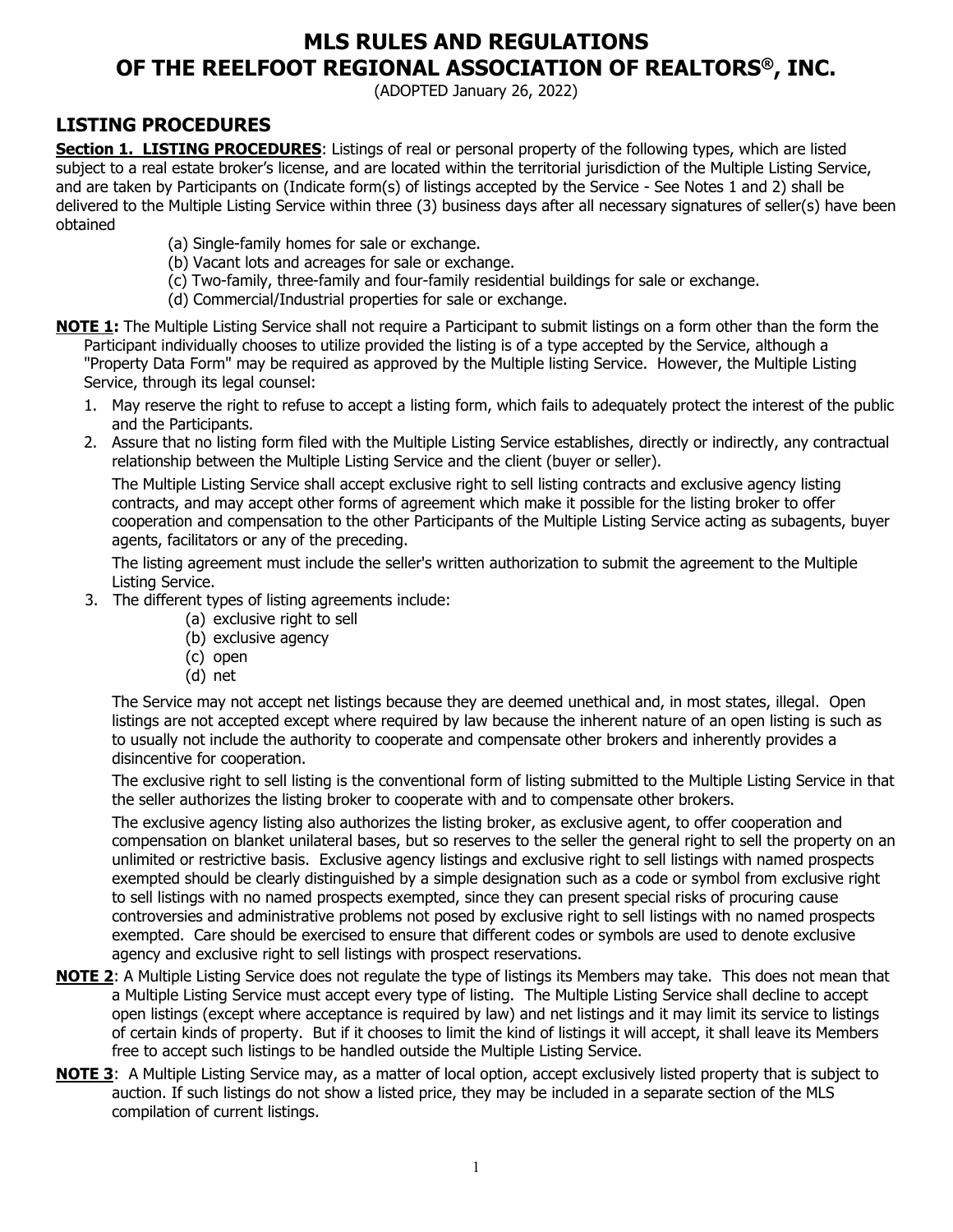**NOTE 4:** The computerized Multiple Listing Service will be 100% broker loaded with no data or picture entry provided by staff.

**TYPES OF PROPERTIES**: The following are some of the types of properties that may be published through the Service, including types described in the preceding paragraph that are required to be filed with the Service and other types that may be filed with the Service at the Participant's option provided, however, that any listing submitted is entered into within the scope of the Participant's Licensure as a real estate broker:

- 1. Residential
- 2. Residential Income
- 3. Subdivided Vacant Lot
- 4. Land and Ranch
- 5. Business opportunity
- 6. Motel-Hotel
- 7. Mobile Homes
- 8. Mobile Home Parks
- 9. Commercial Income
	- 10. Industrial

**Section 1.01, Clear Cooperation:** Within one (1) business day of marketing a property to the public, the listing broker must submit the listing to the MLS for cooperation with other MLS participants. Public marketing includes, but is not limited to, flyers displayed in windows, yard signs, digital marketing on public facing websites, brokerage website displays (including IDX and VOW), digital communications marketing (email blasts), multi-brokerage listing sharing networks, and applications available to the general public.

Note: Exclusive listing information for required property types must be filed and distributed to other MLS Participants for cooperation under the Clear Cooperation Policy. This applies to listings filed under Section 1 and listings exempt from distribution under Section 1.3 of the NAR model MLS rules, and any other situation where the listing broker is publicly marketing an exclusive listing that is required to be filed with the service and is not currently available to other MLS Participants.

**Section 1.1 LISTINGS SUBJECT TO RULES AND REGULATIONS OF THE SERVICE**: Any listing taken on a contract to be filed with the Multiple Listing Service is subject to the Rules and Regulations of The Service upon signature of the sellers(s).

**Section 1.2 DETAIL ON LISTINGS FILED WITH THE SERVICE**: A Listing Agreement or Property Data Form, when filed with the Multiple Listing Service by the listing broker, shall be complete in every detail which is ascertainable.

Listings filed with the service will be monitored weekly for incomplete entries as per the MLS Policies & Procedures as from time to time amended as set out as required information.

**Section 1.2.0 ACCURACY OF LISTING DATA:** Participants and subscribers are required to submit accurate listing data and required to correct any known errors.

**Appendix A of THESE RULES INCLUDES a SCHEDULE OF FINES.** If the fine is not paid within ten days to the Multiple Listing Service of Reelfoot Regional Association of REALTORS® service may be suspended. A reinstatement fee of \$100.00 will be charged in addition to fines owed to reinstate the service.

**Section 1.3 EXEMPTED LISTINGS:** If the seller refuses to permit the listing to be disseminated by the Service, the Participant may then take the listing ("office exclusive") and such listing shall be filed with the Service but not disseminated to the Participants. Filing of the listing should be accompanied by certification signed by the seller that he does not desire the listing to be disseminated by the Service.

**NOTE1**: Section 1.3 is not required if the Service does not require all (Indicate type(s) of listings accepted by the Service) listings to be submitted by a Participant to the Service.

**NOTE 2:** MLS Participants must distribute exempt listings within (1) one business day once the listing is publicly marketed. See Section 1.01, Clear Cooperation

**Section 1.3.1: COMING SOON LISTINGS:** Prior to being entered into the System or advertised, all Coming Soon Listings must have a valid, fully executed:

- 1. Exclusive Right to Sell listing agreement, or
- 2. Exclusive Agency to Sell

Coming Soon status indicates that the broker and the seller are preparing the property for sale and for marketing as Active status. This status is not intended to give the listing broker an advantage in finding a buyer for the property to the detriment of cooperating brokers or to circumvent the selling of the property on an open market. The intended use of this status is to provide a vehicle for participants and subscribers to notify other participants and subscribers of properties that will be made fully available for showing and marketing after preparations have been completed. While the property is in Coming Soon status, the seller and the listing broker may not promote or advertise the property in any manner other than as 'coming soon'.

Properties in this status may not be shown. This status is for short term use preparatory to Active status, 14 days or less, and must have a listing agreement and seller(s) written authorization using the RRAR's Seller (delayed or coming soon) Authorization Form, or such other authorization form as the listing broker may choose that contains similar disclosures.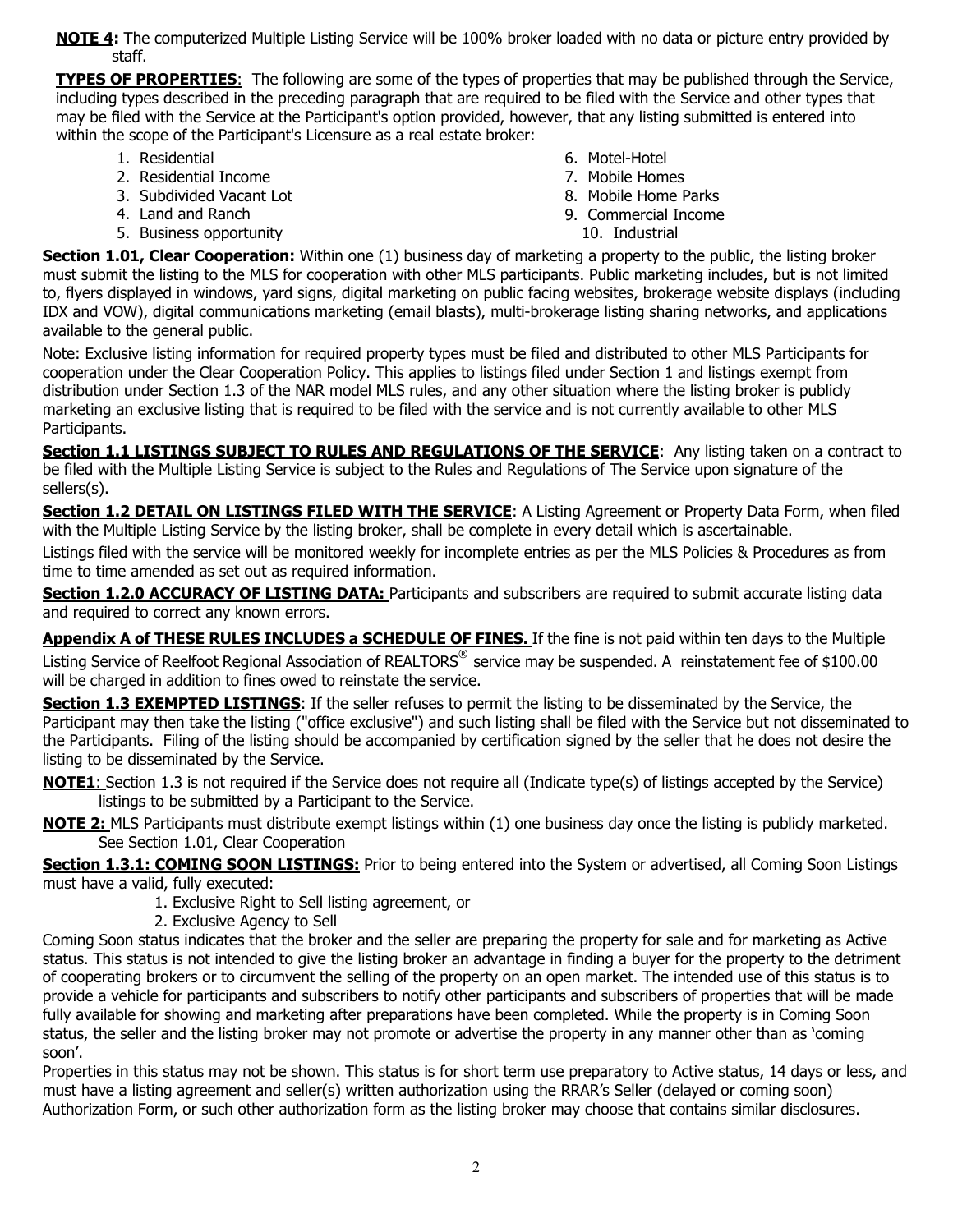**Section 1.3.2: SYNDICATION OF COMING SOON LISTINGS:** There shall be no syndication permitted of Coming Soon Listings. Coming Soon listings may not be included in IDX and VOW data feeds. Coming Soon Listings shall be available for promotion on social media and must be in compliance with The Code of Ethics and Tennessee License Laws, Rules, and Policies.

**Section 1.4 CHANGE OF STATUS OF LISTING:** Any change in listed price or other change in the original listing agreement shall be made only when authorized in writing by the seller and shall be filed with the Service within three (3) business days after the authorized change is received by the listing broker.

**Section 1.4.1 ENTERING UNAUTHORIZED LISTINGS:** Upon discovery that a listing is submitted to the Multiple Listing Service without written authorization, a fine of two hundred fifty dollars (\$250) will be administered immediately.

**Section 1.5 WITHDRAWAL OF LISTING PRIOR TO EXPIRATION**: Listings of property may be withdrawn from the Multiple Listing Service by the listing broker before the expiration date of the listing agreement provided notice is filed with the Service, including a copy of the agreement between the seller and the listing broker, which authorizes the withdrawal.

Sellers do not have the unilateral right to require an MLS to withdraw a listing without the listing broker's concurrence. However, when a seller(s) can document that his exclusive relationship with the listing broker has been terminated, the Multiple Listing Service may remove the listing at the request of the seller.

**Section 1.6 CONTINGENCIES APPLICABLE TO LISTINGS:** Any contingency or conditions of any term in a listing shall be specified and noticed to the Participants.

**Section 1.7 LISTING PRICE SPECIFIED:** The full gross listing price stated in the listing contract will be included in the information published in the MLS compilation of current listings unless the property is subject to auction.

**Section 1.8 LISTING MULTIPLE UNIT PROPERTIES**: All properties which are to be sold or which may be sold separately must be indicated individually in the listing and on the Property Data Form. When part of a listed property has been sold, proper notification should be given to the Multiple Listing Service. No listing shall be entered in the MLS database more than once, except when there is a varied price or class.

**Section 1.9 NO CONTROL OF COMMISSION RATES OR FEES CHARGED BY PARTICIPANTS:** The Multiple Listing Service shall not fix, control, recommend, suggest, or maintain commission rates or fees for services to be rendered by Participants. Further, the Multiple Listing Service shall not fix, control, recommend, suggest, or maintain the division of commissions or fees between cooperating Participants or between Participants and nonparticipants.

**Section 1.10 EXPIRATION OF LISTINGS:** Listings filed with the Multiple Listing Service will automatically be removed from the compilation of current listings on the expiration date specified in the agreement, unless prior to that date the MLS receives notice that the listing has been extended or renewed.

If notice of renewal or extension is received after the listing has been removed from the compilation of current listings the extension or renewal will be published in the same manner as a new listing. Extensions and renewals of listings must be signed by the seller(s) and filed with the service.

To avoid misleading the general public as to the number of days on market with the same agency, no listing shall be re- listed as a new listing within 30 days of being withdrawn-released by the same agency. At any time and for any reason, the MLS has the right to request a copy of the seller's written authorization to extend or renew a listing.

**Section 1.11 TERMINATION DATE ON LISTINGS:** Listings filed with the Service shall bear a definite and final termination date as negotiated between the listing broker and the seller.

**Section 1.12 OTHER TERMS DEFINED:** "Internet Data Exchange SM" is a means by which each Participant subscribing to the program ( the "Internet Data Exchange Subscriber or "IDX Subscriber") permits the display of its active listings appearing in MLS on each other IDX Subscriber's Internet web site. The "Internet Data Exchange Database" is the current aggregate compilation of all active listings of all Internet Data Exchange Subscribers.

**Section 1.13 JURISDICTION:** Only listings of the designated types of property located within the service area of the MLS are required to be submitted to the Service. Listings of property located outside the MLS's service area will be accepted if submitted voluntarily by a Participant, but cannot be required by the Service.

**Section 1.14 LISTINGS OF SUSPENDED PARTICIPANT**: When a Participant of the Service is suspended from the MLS for failing to abide by a membership duty (i.e., violation of the Code of Ethics, Board Bylaws, MLS Bylaws, MLS Rules and Regulations, or other membership obligation except failure to pay appropriate dues, fees or charges), all listings currently filed with the MLS by the suspended Participant shall, at the Participant's option, be retained in the Service until sold, withdrawn or expired, and shall not be renewed or extended by the MLS beyond the termination date of the listing agreement in effect when the suspension became effective. If a Participant has been suspended from the Board (except where MLS participation without Board membership is permitted by law) or MLS (or both) for failure to pay appropriate dues, fees or charges, a Board MLS is not obligated to provide MLS services, including continued inclusion of the suspended Participant's listings in the MLS compilation of current listing information. Prior to any removal of a suspended Participant's listings from the MLS, the suspended Participant should be advised in writing of the intended removal so that the suspended Participant may advise his clients.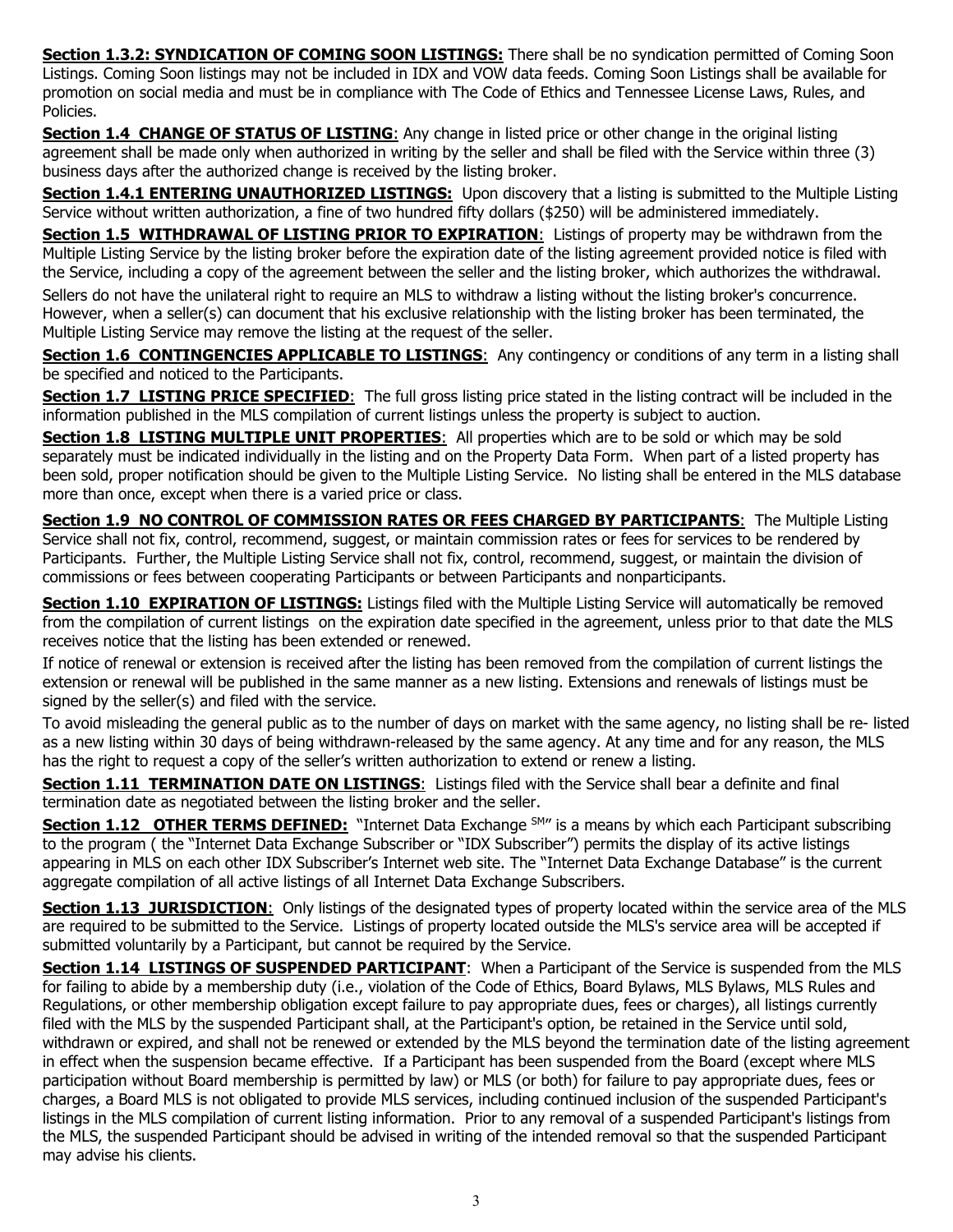**Section 1.15 LISTINGS OF EXPELLED PARTICIPANT:** When a Participant of the Service is expelled from the MLS for failing to abide by a membership duty (i.e., violation of the Code of Ethics, Board Bylaws, MLS Bylaws, MLS Rules and Regulations, or other membership obligations except failure to pay appropriate dues, fees or charges), all listings currently filed with the MLS shall, at the expelled Participant's option, be retained in the Service until sold, withdrawn or expired, and shall not be renewed or extended by the MLS beyond the termination date of the listing agreement in effect when the expulsion became effective. If a Participant has been expelled from the Board (except where MLS participation without Board membership is permitted by law) or MLS (or both) for failure to pay appropriate dues, fees or charges, a Board MLS is not obligated to provide MLS services, including continued inclusion of the expelled Participant's listings in the MLS compilation of current listing information. Prior to any removal of an expelled Participant's listings from the MLS, the expelled Participant should be advised in writing of the intended removal so that the expelled Participant may advise his clients.

**Section 1.16 LISTINGS OF RESIGNED PARTICIPANTS:** When a Participant resigns from the MLS, the MLS is not obligated to provide services, including continued inclusion of the resigned Participant's listings in the MLS compilation of current listing information. Prior to any removal of a resigned Participant's listings from the MLS, the resigned Participant should be advised in writing of the intended removal so that the resigned Participant may advise his clients.

**Section 1.17 PROPERTY ADDRESSES**: At the time of filing a listing, participants and subscribers must include a property address available to other participants and subscribers, and if an address doesn't exist a parcel identification number can be used. Where an address or parcel identification number are unavailable, the information filed with the MLS must include a legal description of the property sufficient to describe its location.

## **SELLING PROCEDURES**

**Section 2. SHOWINGS AND NEGOTIATIONS:** Appointments for showings and negotiations with the seller for the purchase of listed property filed with the Multiple Listing Service shall be conducted through the listing broker except under the following circumstances:

- (a) the listing broker gives the cooperating broker specific authority to show and/or negotiate directly, or
- **(b)** after reasonable effort, the cooperating broker cannot contact the listing broker or his representative. However, the listing broker, at his option, may preclude such direct negotiations by cooperating broker.

**Section 2.1 PRESENTATION OF OFFERS:** The listing broker must make arrangements to present the offer as soon as possible, or give the cooperating broker a satisfactory reason for not doing so.

**Section 2.2 SUBMISSION OF WRITTEN OFFERS**: The listing broker shall submit to the seller all written offers until closing unless precluded by law, government rule, regulation, or agreed otherwise in writing between the seller and the listing broker. Unless the subsequent offer is contingent upon the termination of an existing contract, the listing broker shall recommend that the seller obtain the advice of legal counsel prior to acceptance of the subsequent offer.

Participants representing buyers or tenants shall submit to the buyer or tenant all offers and counter–offers until acceptance, and shall recommend that buyers and tenants obtain legal advice where there is a question about whether a pre–existing contract has been terminated.

**Section 2.3 RIGHT OF COOPERATING BROKER IN PRESENTATlON OF OFFER**: The cooperating broker (subagent or buyer agent) or his representative has the right to participate in the presentation to the seller or lessor of any offer he secures to purchase or lease. He does not have the right to present at any discussion or evaluation of that offer by the seller or lessor and the listing broker. However, if the seller or lessor gives written instructions to the listing broker that the cooperating broker not be present when an offer the cooperating broker secured is presented, the cooperating broker has the right to a copy of the seller's written instructions. None of the foregoing diminishes the listing broker's right to control the establishment of appointments for such presentations.

Where the cooperating broker is not present during the presentation of the offer, the cooperating broker can request in writing, and the listing broker must provide, as soon as practical, written affirmation stating that the offer has been submitted to the seller, or written notification that the seller has waived the obligation to have the offer presented.

**Section 2.4 RIGHT OF LISTING BROKER IN PRESENTATlON OF COUNTER-OFFERS**: The listing broker or his representative has the right to participate in the presentation of any counter-offer made by the seller or lessor. He does not have the right to be present at any discussion or evaluation of a counter-offer by the purchaser or lessee (except where the cooperating broker is a subagent). However, if the purchaser or lessee gives written instruction to the cooperating broker that the listing broker not be present when a counter-offer is presented, the listing broker has the right to a copy of the purchaser's or lessee's written instructions.

**Section 2.5 REPORTING SALES TO THE SERVICE:** Status changes, including final closing of sales and sale prices, shall be reported to the multiple listing service by the listing broker within 48 hours after they have occurred. If negotiations were carried on under Section 2(a) or (b) hereof, the cooperating broker shall report accepted offers and prices to the listing broker within 48 hours after occurrence and the listing broker shall report them to the MLS within 48 hours after receiving notice from the cooperating broker. If negotiations were carried on under Section 2(a) or (b) hereof, the cooperating broker shall report the status changes, to the listing broker within 48 hours after occurrence and the listing broker shall report them to the MLS within hours after receiving notice from the cooperating broker.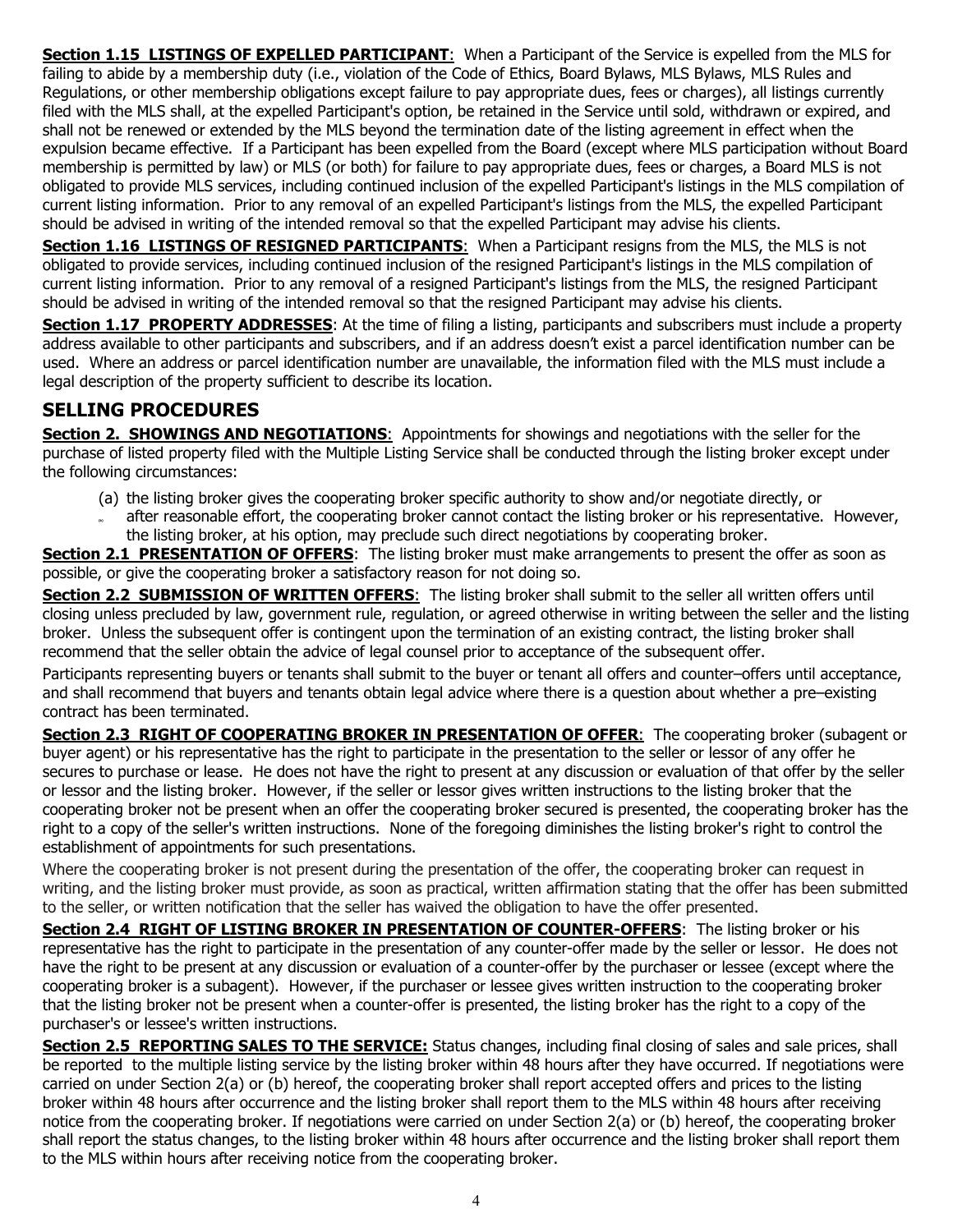- **NOTE 1:** The listing agreement of a property filed with the MLS by the listing broker should include a provision expressly granting the listing broker authority to advertise; to file the listing with the MLS; to provide timely notice of status changes of the listing to the MLS; and to provide sales information including selling price to the MLS upon sale of the property. If deemed desirable by the MLS to publish sales information prior to final closing (settlement) of a sales transaction, the listing agreement should also include a provision expressly granting the listing broker the right to authorize dissemination of this information by the MLS to its participants.
- **NOTE 2:** In disclosure states, if the sale price of a listed property is recorded, the reporting of the sale price may be required by the MLS.

In states where the actual sale prices of completed transactions are not publicly accessible, failure to report sale prices can result in disciplinary action only if the MLS:

- 1. categorizes sale price information as confidential and
- 2. limits use of sale price information to participants and subscribers in providing real estate services, including appraisals and other valuations, to customers and clients; and to governmental bodies and third-party entities only as provided below.

The MLS may provide sale price information to governmental bodies only to be used for statistical purposes (including use of aggregated data for purposes of valuing property) and to confirm the accuracy of information submitted by property owners or their representatives in connection with property valuation challenges; and to third-party entities only to be used for academic research, statistical analysis, or for providing services to participants and subscribers. In any instance where a governmental body or third-party entity makes sale price information provided by the MLS available other than as provided for in this provision, a listing participant may request the sale price information for a specific property be withheld from dissemination for these purposes with written authorization from the seller, and withholding of sale price information from those entities shall not be construed as a violation of the requirement to report sale prices.

**NOTE 3:** As established in the Virtual Office Website ("VOW") policy, sale prices can only be categorized as confidential in states where the actual sale prices of completed transactions are not accessible from public records.)

**Section 2.6 REPORTING RESOLUTIONS OF CONTINGENCIES:** The listing broker shall report to the Multiple Listing Service within twenty-four (24) hours that a contingency on file with the Multiple Listing Service has been fulfilled or renewed, or the agreement cancelled.

**Section 2.7 ADVERTISING OF LISTING FILED WITH THE SERVICE:** A listing shall not be advertised by any Participant, other than the listing broker, without the prior consent of the listing broker.

**Section 2.8 REPORTING CANCELLATION OF PENDING SALE**: The listing broker shall report immediately to the multiple listing service the cancellation of any pending sale, and the listing shall be reinstated immediately.

**Section 2.9 DISCLOSING THE EXISTENCE OF OFFERS:** Listing brokers, in response to inquiries from buyers or cooperating brokers shall, with the seller's approval, disclose the existence of offers on the property. Where disclosure is authorized, the listing broker shall also disclose, if asked, whether offers were obtained by the listing licensee, by another licensee in the listing firm, or by a cooperating broker.

#### **Section 2.10 AVAILABILITY OF LISTED PROPERTY**

Listing brokers shall not misrepresent the availability of access to show or inspect listed property.

## **REFUSAL TO SELL**

**Section 3. REFUSAL TO SELL:** If the seller of any listed property filed with the Multiple Listing Service refuses to accept a written offer satisfying the terms and conditions stated in the listing, such fact shall be transmitted immediately to the Service and to all Participants.

#### **PROHIBITIONS**

**Section 4. INFORMATION FOR PARTICIPANTS ONLY:** Any listing filed with the Service shall not be made available to any broker or firm not a Member of the MLS without the prior consent of the listing broker.

**Section 4.1 "FOR SALE" SIGNS:** Only the "For Sale" signs of the listing broker may be placed on the property.

**Section 4.1.1 REMOVAL OF SIGNS:** For Sale signs should be removed upon listing expiration, withdrawal or sale; but no later than 30 days. Upon receiving notification that a sign has been abandoned on a property for 30 days or more, the Service will notify the Participant and the sign should be removed within 72 hours or be subject to a one hundred dollar (\$100) fine on first notice.

**Section 4.1.2 PLACEMENT OF SIGNS:** Written permission is required to place any sign on any property prior to a listing agreement. The written instructions must be signed by the seller and filed with the Service within ONE (1) business day of posting of any sign.

**Section 4.2 "SOLD" SIGNS**: Prior to closing, only the "Sold" sign of the listing broker may be placed on a property unless the listing broker authorizes the cooperating (selling) broker to post such a sign.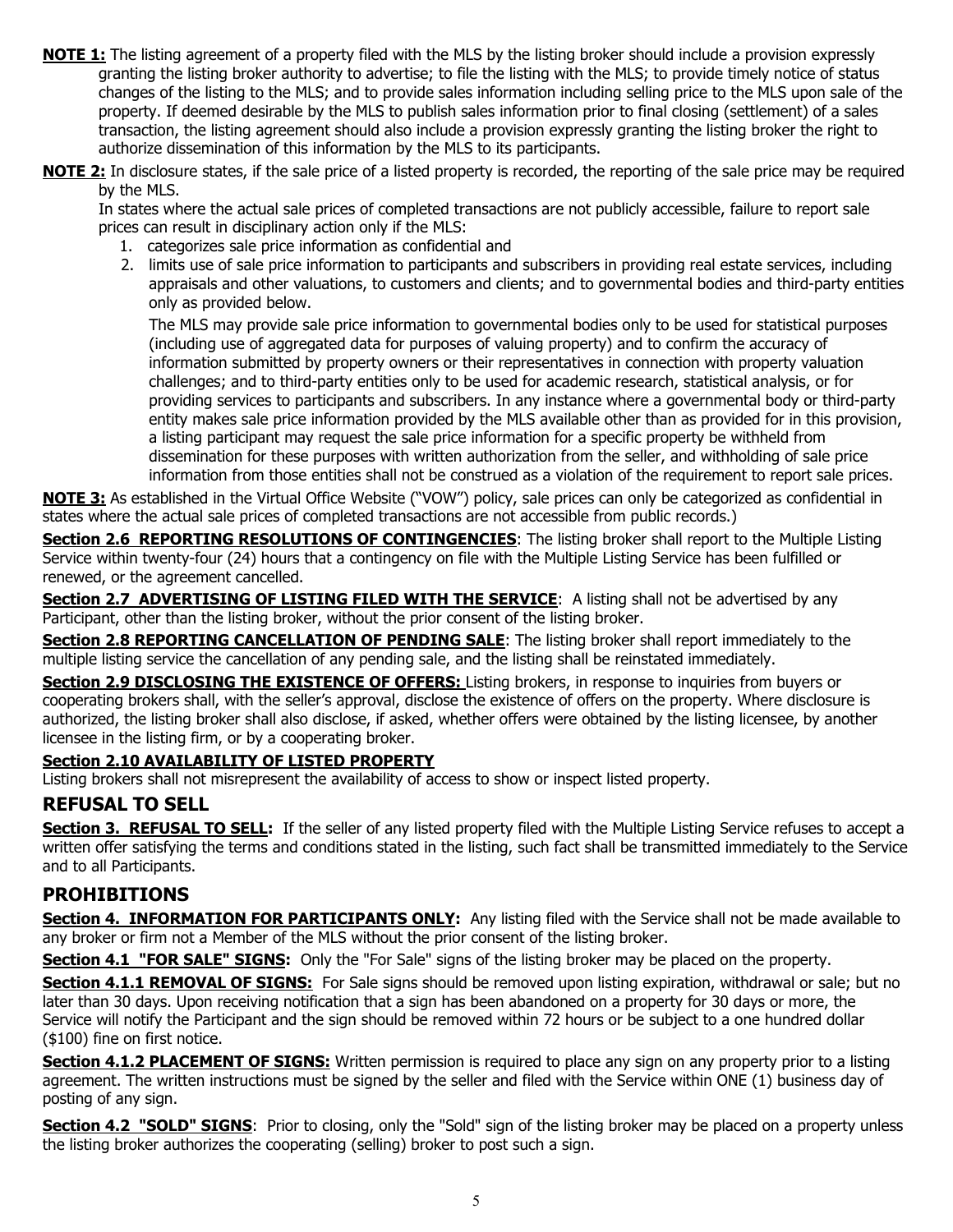**Section 4.3 SOLICIATION OF LISTING FILED WITH THE SERVICE: Participants shall not solicit a listing on property** filed with the Service unless such solicitation is consistent with Article 16 of the REALTORS® Code of Ethics, its Standards of Practice and its Case Interpretations.

**NOTE 1**: This Section is to be construed in a manner consistent with Article 16 of the Code of Ethics and particularly Standard of Practice 16-4. This Section is intended to encourage sellers to permit their properties to be filed with the Service by protecting them from being solicited, prior to expiration of the listing, by brokers and salespersons seeking the listing upon its expiration.

Without such protection, a seller could receive hundreds of calls, communications, and visits from brokers and salespersons who have been made aware through MLS filing of the date the listing will expire and desire to substitute themselves for the present broker.

This Section is also intended to encourage brokers to participate in the Service by assuring them that other Participants will not attempt to persuade the seller to breach the listing agreement or to interfere with their attempts to market the property. Absent the protection afforded by this Section, listing brokers would be most reluctant to generally disclose the identity of the seller or the availability of the property to other brokers.

This Section does not preclude solicitation of listing under the circumstances otherwise recognized by the Standards of Practice related to Article 16 of the Code of Ethics.

**Section 4.4, USE OF THE TERMS MLS AND MULTIPLE LISTING SERVICE** No MLS participant, subscriber or licensee affiliated with any participant shall, through the name of their firm, their URLs, their e-mail addresses, their website addresses, or in any other way represent, suggest, or imply that the individual or firm is an MLS, or that they operate an MLS. Participants, subscribers and licensees affiliated with participants shall not represent, suggest, or imply that consumers or others have direct access to MLS databases, or that consumers or others are able to search MLS databases available only to participants and subscribers. This does not prohibit participants and subscribers from representing that any information they are authorized under MLS rules to provide to clients or customers is available on their websites or otherwise.

**Section 4.5 PHOTOS:** Photographs, virtual tours and/or renderings submitted by a Participant or Subscriber shall not be copied by other Participants or Subscribers for use in the MLS or other marketing.

Photos entered into the MLS system must not contain listing agent, broker or company names or logos, or phone numbers, nor may they have any legible company signs on the property. MLS staff is authorized to immediately remove any photo in violation of this policy and send notification to the listing agent & office or broker.

**VIRTUAL TOURS:** The Service allows for one virtual tour to be attached to any listing.

**Section 4.6 CO-LISTINGS:** The RRAR MLS requires that both co-listing agents are participants or subscribers of the RRAR MLS in order to submit the listing. Inclusion of co-listings where the co-listing broker/agent is not a Participant or Subscriber in the MLS is prohibited.

**Section 4.7 SERVICES ADVERTISED AS "FREE":** MLS participants and subscribers must not represent that their brokerage services to a client or customer are free or available at no cost to their clients, unless the participant or subscriber will receive no financial compensation from any source for those services.

## **DIVISION OF COMMISSIONS**

**Section 5. (COOPERATIVE) COMPENSATION SPECIFIED ON EACH LISTING:** The listing broker shall specify, on each listing filed with the Multiple Listing Service, the compensation offered to other Multiple Listing Service Participants for their services in the sale of such listing. Such offers are unconditional except that entitlement to compensation is determined by the cooperating broker's performance as the procuring cause of the sale (or lease) or as otherwise provided for in this rule. The listing broker's obligation to compensate any cooperating broker as the procuring cause of the sale (or lease) may be excused if it is determined through arbitration that, through no fault of the listing broker and in the exercise of good faith and reasonable care, it was impossible or financially unfeasible for the listing broker to collect a commission pursuant to the listing agreement. In such instances, entitlement to cooperative compensation offered through MLS would be a question to be determined by an arbitration hearing panel based on all relevant facts and circumstances including, but no limited to, why it was impossible or financially unfeasible for the listing broker to collect some or all of the commission established in the listing agreement; at what point in the transaction did the listing broker know (or should have known) that some or all of the commission established in the listing agreement might not be paid; and how promptly had the listing broker communicated to cooperating brokers that the commission established in the listing agreement might not be paid.

**NOTE 1**: In filing a property with the Multiple Listing Service of a Board of REALTORS®, the Participant of the service is making blanket unilateral offers of cooperation to the other MLS Participants, and shall therefore specify on each listing filed with the service, the compensation being offered to the other MLS Participants. Specifying the compensation on each listing is necessary because the cooperating broker has the right to know what his compensation shall be prior to his endeavor to sell.\*

The listing broker retains the right to determine the amount of compensation offered to other Participants (acting as subagents, buyer agents or in other agency or nonagency capacities defined by law) which may be the same or different.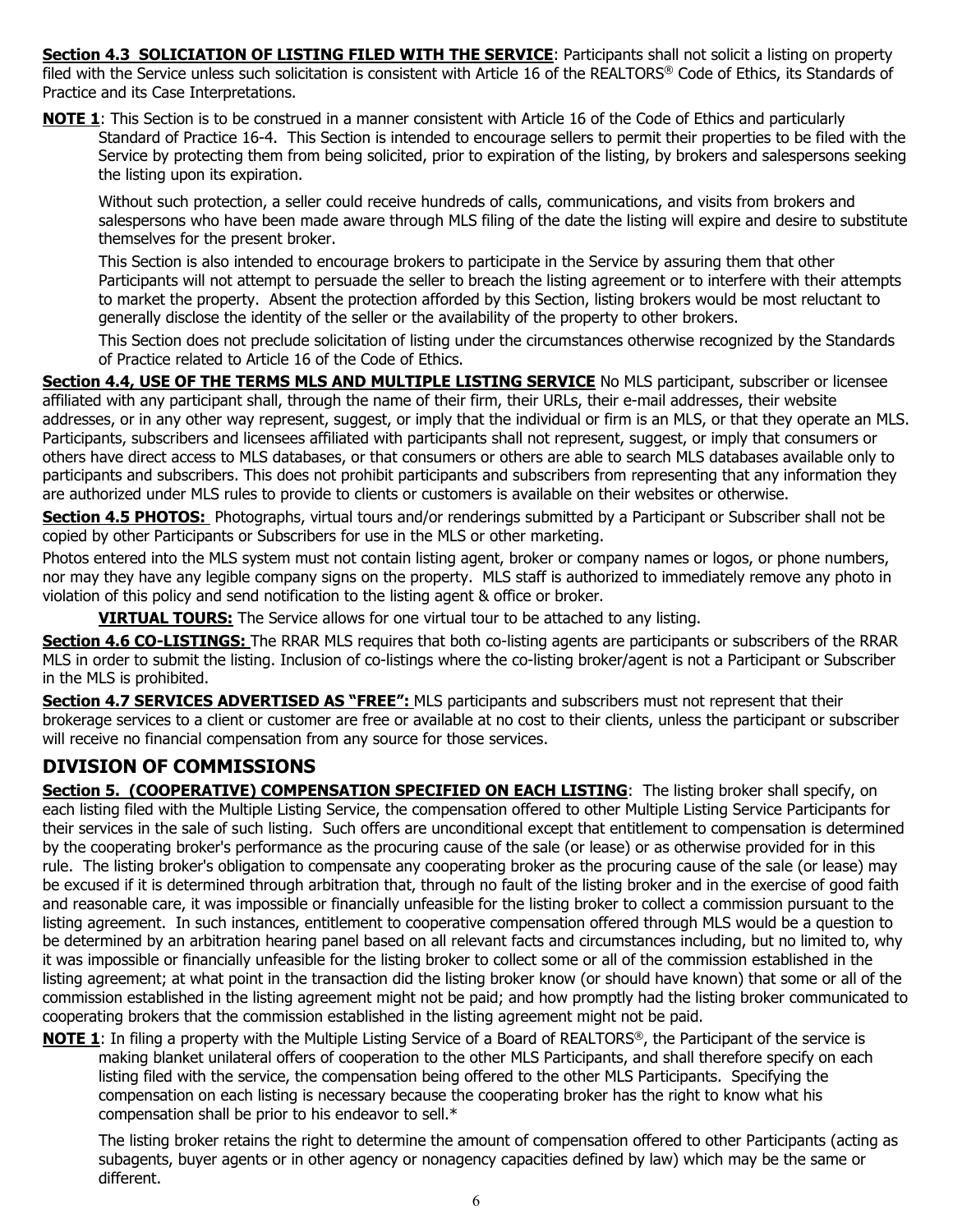This shall not preclude the listing broker from offering any MLS Participant compensation other than the compensation indicated on any listing published by the MLS provided the listing broker informs the other broker in writing in advance of submitting an offer to purchase and provided that the modification in the specified compensation is not the result of any agreement among all or any other Participants in the Service. Any superseding offer of compensation must be expressed as either a percentage of the gross sales price or as a flat dollar amount. The Board Multiple Listing Service shall not have a rule requiring the listing broker to disclose the amount of total negotiated commission in his listing contract, and the Board Multiple Listing Service shall not publish the total negotiated commission on a listing which has been submitted to the MLS by a Participant. The Board Multiple Listing Service shall not disclose in any way the total commission negotiated between the seller and the listing broker.

\* The compensation specified on listings filed with the Multiple Listing Service shall appear in one of two forms. The essential and appropriate requirement by a Board Multiple Listing Service is that the information to be published shall clearly inform the Participants as to the compensation they will receive in cooperative transactions unless advised otherwise by the listing broker in writing in advance of submitting an offer to purchase. The compensation specified on listings published by the MLS shall be shown in one of the following forms:

- 1. By showing a Percentage of the gross selling price.
- 2. By showing a definite dollar amount.
- **NOTE 2**: The listing broker may, from time to time, adjust the compensation offered to other Multiple Listing Service Participants for their services with respect to any listing by advance published notice to the Service so that all Participants will be advised.
- **NOTE 3**: The Multiple listing Service shall make no rule on the division of commissions between Participants and nonparticipants. This should remain solely the responsibility of the listing broker.
- **NOTE 4:** Multiple Listing Services, at their discretion, may adopt rules and procedures enabling listing brokers to communicate to potential cooperating brokers that gross commissions established in listing contracts are subject to court approval and that compensation payable to cooperating brokers may be reduced if the gross commission established in the listing contract is reduced by a court. In such instances, the fact that the gross commission is subject to court or to lender approval and either the potential reduction in compensation payable to cooperating brokers or the method by which the potential reduction in compensation will be calculated must be clearly communicated to potential cooperating brokers prior to the time they submit an offer that ultimately results in a successful transaction.
- **NOTE 5:** Nothing in these MLS rules precludes a listing participant and a cooperating participant, as a matter of mutual agreement, from modifying the cooperative compensation to be paid in the event of a successful transaction.
- **NOTE 6:** Multiple listing services must give participants the ability to disclose to other participants any potential for a short sale. As used in these rules, short sales are defined as a transaction where title transfers, where the sale price is insufficient to pay the total of all liens and costs of sale, and where the seller does not bring sufficient liquid assets to the closing to cure all deficiencies. Multiple listing services may, as a matter of local discretion, require the participants to disclose short sales when participants know a transaction is a potential short sale. In any instance where a participant discloses a potential short sale, they must also be permitted to communicate to other participants how any reduction in the gross commission established in the listing contract required by the lender as a condition of approving the sale will be apportioned between listing and cooperating participants. All confidential information related to short sales must be communicated through dedicated fields or confidential "remarks" available only to participants and subscribers.
- **NOTE 7:** While MLSs are not required to authorize participants to offer cooperative compensation based on net sale prices, those that do permit such offers must define "seller concessions" for purposes other than new construction, unless that term is defined by applicable state law or regulation. The following definition of "seller concessions" is suggested but not required for adoption:

Points paid by seller on behalf of buyer, seller-paid buyer closing costs, cash or cash allowances not escrowed, down payment assistance, additions or alterations not considered deferred maintenance, and personal property not usual and customary to such transactions conveyed from seller to buyer having an agreed upon monetary value.

**Section 5.0.1 DISCLOSING POTENTIAL SHORT SALES:** Participants may, but are not required to, disclose potential short sales to other participants and subscribers. When disclosed, participants may, at their discretion, advise other participants whether and how any reduction in the gross commission established in the listing contract, required by the lender as a condition of approving the sale, will be apportioned between listing and cooperating participants.

Where participants communicate to other participants how any reduction in the gross commission established in the listing contract required by the lender as a condition of approving the sale will be apportioned between the listing and cooperating participants, listing participants shall disclose to cooperating participants in writing the total reduction in the gross commission and the amount by which the compensation payable to the cooperating broker will be reduced within hours of receipt of notification from the lender.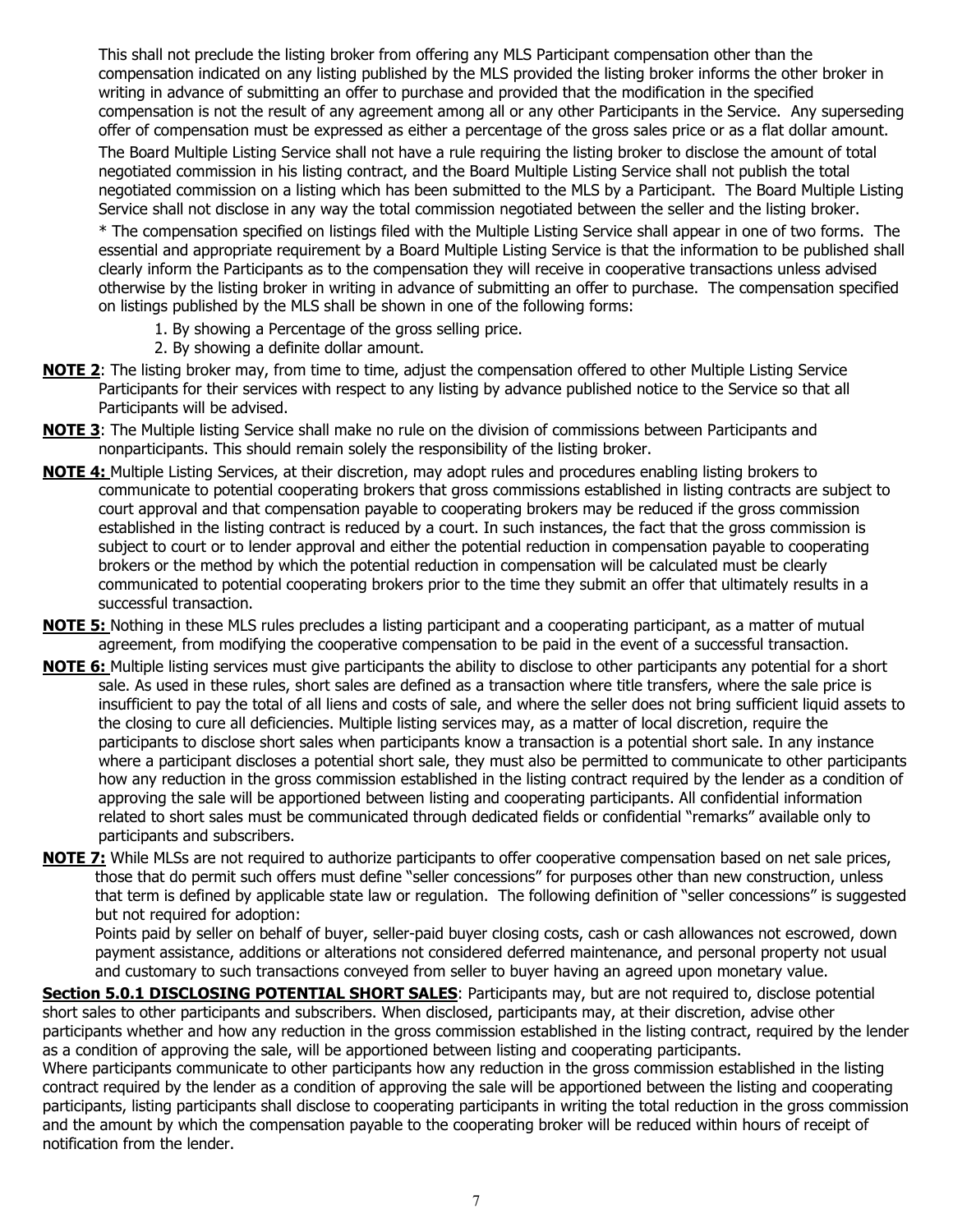**Section 5.1 PARTICIPANT AS PRINCIPAL**: If a Participant or any licensee (or licensed or certified appraiser) affiliated with a Participant has any interest in property, the listing of which is to be disseminated through the Multiple Listing Service, that person shall disclose that interest when the listing is filed with the Multiple Listing Service and such information shall be disseminated to all Multiple Listing Service Participants.

**Section 5.2 PARTICIPANT AS PURCHASER:** If a Participant or any licensee (including licensed and certified appraisers) affiliated with a Participant wishes to acquire an interest in property listed with another Participant, such contemplated interest shall be disclosed in writing to the listing broker not later than the time an offer to purchase is submitted to the listing broker.

**Section 5.3 DUAL OR VARIABLE RATE COMMISSION ARRANGEMENTS:** The existence of a dual or variable rate commission arrangement(i. e., one in which the seller/landlord agrees to pay a specified commission if the property is sold/leased by the listing broker without assistance and a different commission if the sale/lease results through the efforts of a cooperating broker; or one in which the seller/landlord agrees to pay a specified commission if the property is sold/leased by the listing broker either with or without the assistance of a cooperating broker and a different commission if the sale/lease results through the efforts of a seller/landlord shall be disclosed by the listing broker by a key, code, or symbol as required by the MLS. The listing broker shall, in response to inquiries from potential cooperating brokers, disclosed the differential that would result in either a cooperative transaction or, alternatively, in a sale/lease that results through the efforts of the seller/landlord. If the cooperating broker is a buyer/tenant representative, the buyer/tenant representative must disclose such information to their client before the client makes an offer to purchase or lease.

**Section 5.4 DISPLAY OF LISTING BROKER'S OFFER OF COMPENSATION:** Participants and subscribers who share the listing broker's offer of compensation for an active listing must display the following disclaimer or something similar. The listing broker's offer of compensation is made only to participants of the MLS where the listing is filed.

## **SERVICE CHARGES**

**Section 6. SERVICE FEES AND CHARGES:** The following service charges for operation of the Multiple Listing Service are in effect to defray the costs of The Service and are subject to change from time to time in the manner prescribed:

(a) Initial Participation Fee: An applicant for participation in The Service shall pay an application fee of \$200.00 with such fee to accompany the application.

**NOTE:** The Initial Participation Fee shall approximate the cost of bringing the Service to the Participant. (b) Recurring Participation Fee: The annual participation fee of each Participant shall be \$820.00 plus an amount equal to \$820.00 times each salesperson who has access to and use of the Service, whether licensed as a broker or affiliate broker, who is employed by or affiliated as an independent contractor with such Participant

The annual participation fee of each licensed or certified appraiser who has made proper application as such licensed or certified appraiser according to the Bylaws of the Multiple Listing Service shall be in an amount equal to \$600.00 times each participant. Payment of such fees shall be made on or before the first day of the fiscal year of the Multiple Listing Service.

A late fee of **\$25** will be assessed for payment received after the 1st day of the calendar quarter for MLS Fees per individual Participants and/or Subscribers.

However, MLSs must provide participants the option of a no-cost waiver of MLS fees, dues, and charges for any licensee or licensed or certified appraiser who can demonstrate subscription to a different MLS or CIE where the principal broker participates. MLSs may, at their discretion, require that broker participants sign a certification for nonuse of its MLS services by their licensees, which can include penalties and termination of the waiver if violated.

- **NOTE 1:** A Multiple Listing Service may elect to have such fees payable on a quarterly or even on a monthly basis. However, added administrative services are necessitated by increased frequency of such payments.
- **NOTE 2:** Multiple listing services that choose to include affiliated unlicensed administrative and clerical staff, personal assistants, and/or individuals seeking licensure or certification as real estate appraisers among those eligible for access to and use of MLS information as subscribers may, at their discretion, charge recurring fees.

(c) Listing Fee: A Participant shall pay a monthly listing fee in an amount equal to the number of listing he had filed with the Service during the month multiplied by the listing fee of \$.00 per listing.

**NOTE:** An alternative provision for the "Listing Fee" is: "For filing a new listing or renewal of a listing with the Service a fee of \$ shall accompany each listing when filed with the Service."

**OPTIONAL:** It is a matter of agreement between the listing and selling broker as to whether or not the cooperating broker shall reimburse the listing broker for the listing fee. The Multiple Listing Service shall not be concerned as this is an arrangement between cooperating brokers and the Multiple Listing Service rules do not dictate the compensation offered to cooperating brokers by the listing broker.

(d) Affiliate Financial Program: The fee for affiliate members of the Association wishing to utilize the financial program shall be \$250.00 per year.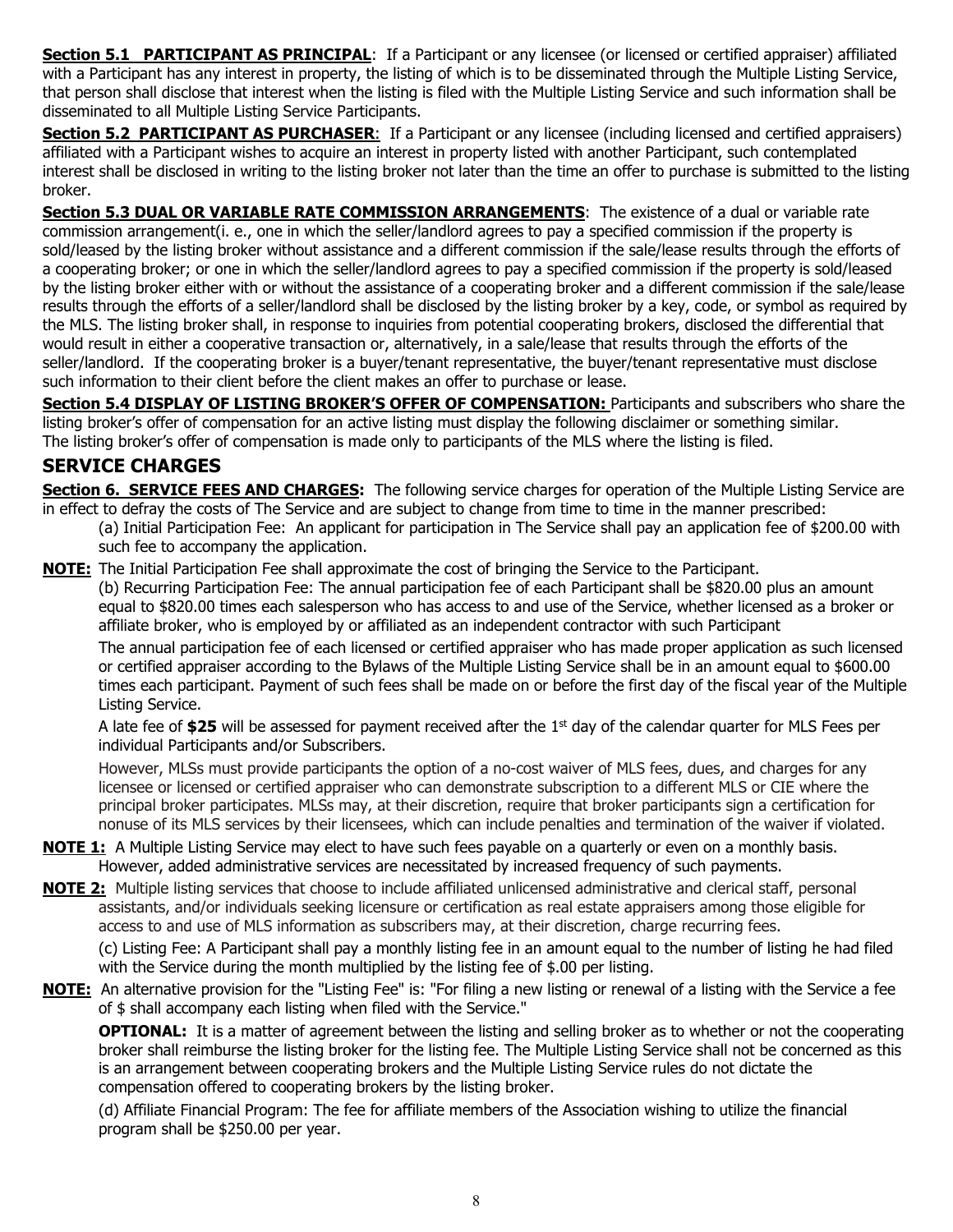(e) Association members, who by virtue of their membership status are entitled to receive services other than current listing information, but do not participate in the MLS, may receive comparables for a monthly subscription fee of \$15.00, paid annually in advance.

**NOTE:** Clerical Users. Individuals (whether licensed or unlicensed) under the direct supervision of an MLS participant or subscriber that perform only administrative and clerical tasks that do not require a real estate license or an appraisers certificate or license. There are no additional fees for assigning Clerical Users system access.

At the Service's request each participant and subscriber shall provide the MLS with a list of all clerical users employed by or affiliated as independent contractors with the participant or subscriber and shall immediately notify the MLS of any changes, additions or deletions from the list.

## **COMPLIANCE WITH RULES**

**Section 7. COMPLIANCE WITH RULES/ AUTHORITY TO IMPOSE DISCIPLINE:** By becoming and remaining a participant or subscriber in this MLS, each participant and subscriber agrees to be subject to the rules and regulations and any other MLS governance provision. The MLS may, through the administrative and hearing procedures established in these rules, impose discipline for violations of the rules and other MLS governance provisions. Discipline that may be imposed may only consist of one or more of the following:

- a. letter of warning
- b. letter of reprimand
- c. attendance at MLS orientation or other appropriate courses or seminars which the participant or subscriber can reasonably attend taking into consideration cost, location, and duration
- d. appropriate, reasonable fine not to exceed \$15,000
- e. suspension of MLS rights, privileges, and services for not less than thirty (30) days nor more than one (1) year
- f. termination of MLS rights, privileges, and services with no right to reapply for a specified period not to exceed three (3) years

**NOTE 1:** A participant (or user/subscriber, where appropriate) can be placed on probation. Probation is not a form of discipline. When a participant (or user/subscriber, where appropriate) is placed on probation the discipline is held in abeyance for a stipulated period of time not longer than one (1) year. Any subsequent finding of a violation of the MLS rules during the probationary period may, at the discretion of the Board of Directors, result in the imposition of the suspended discipline. Absent any subsequent findings of a violation during the probationary period, both the probationary status and the suspended discipline are considered fulfilled, and the individual's record will reflect the fulfilment. The fact that one or more forms of discipline are held in abeyance during the probationary period does not bar imposition of other forms of discipline which will not be held in abeyance.

**NOTE 2:** MLS participants and subscribers can receive no more than three (3) administrative sanctions in a calendar year before they are required to attend a hearing for their actions and potential violations of MLS rules, except that the MLS may allow more administrative sanctions for violations of listing information provided by participants and subscribers before requiring a hearing. The MLS must send a copy of all administrative sanctions against a subscriber to the subscriber's participant and the participant is required to attend the hearing of a subscriber who has received more than three (3) administrative sanctions within a calendar year.

**Section 7.1 Compliance with Rules** The following action may be taken for noncompliance with the rules:

- a. for failure to pay any service charge or fee within one (1) month of the date due, and provided that at least ten (10) days' notice has been given, the service shall be suspended until service charges or fees are paid in full
- b. for failure to comply with any other rule, the provisions of Sections 9 and 9.1 shall apply
- **NOTE**: Generally, warning, censure, and the imposition of a moderate fine is sufficient to constitute a deterrent to violation of the Rules and Regulations of the Multiple Listing Service. Suspension or termination is an extreme sanction to be used in cases of extreme or repeated violation of the Rules and Regulations of the Service. If the MLS desires to establish a series of moderate fines, they should be clearly specified in the Rules and Regulations.

Section 7.12 APPLICABILITY OF RULES TO USERS AND/OR SUBSCRIBERS: Non-principal brokers, sales licensees, appraisers and others authorized to have access to information published by the MLS are subject to these Rules and Regulations and may be disciplined for violations thereof provided that the user or subscriber has signed an agreement acknowledging that access to and use of MLS information is contingent on compliance with the Rules and Regulations. Further, failure of any user or subscriber to abide by the Rules and/or sanction imposed for violations thereof can subject the Participant to the same or other discipline. This provision does not eliminate the Participant's ultimate responsibility and accountability for all users or subscribers affiliated with the Participant.

**NOTE:** Adoption of Section 7.12 is optional and it should be adopted by Multiple Listing Services desiring to establish authority to impose discipline on non-principal "Users" or "Subscribers" affiliated with MLS "Members" or "Participants."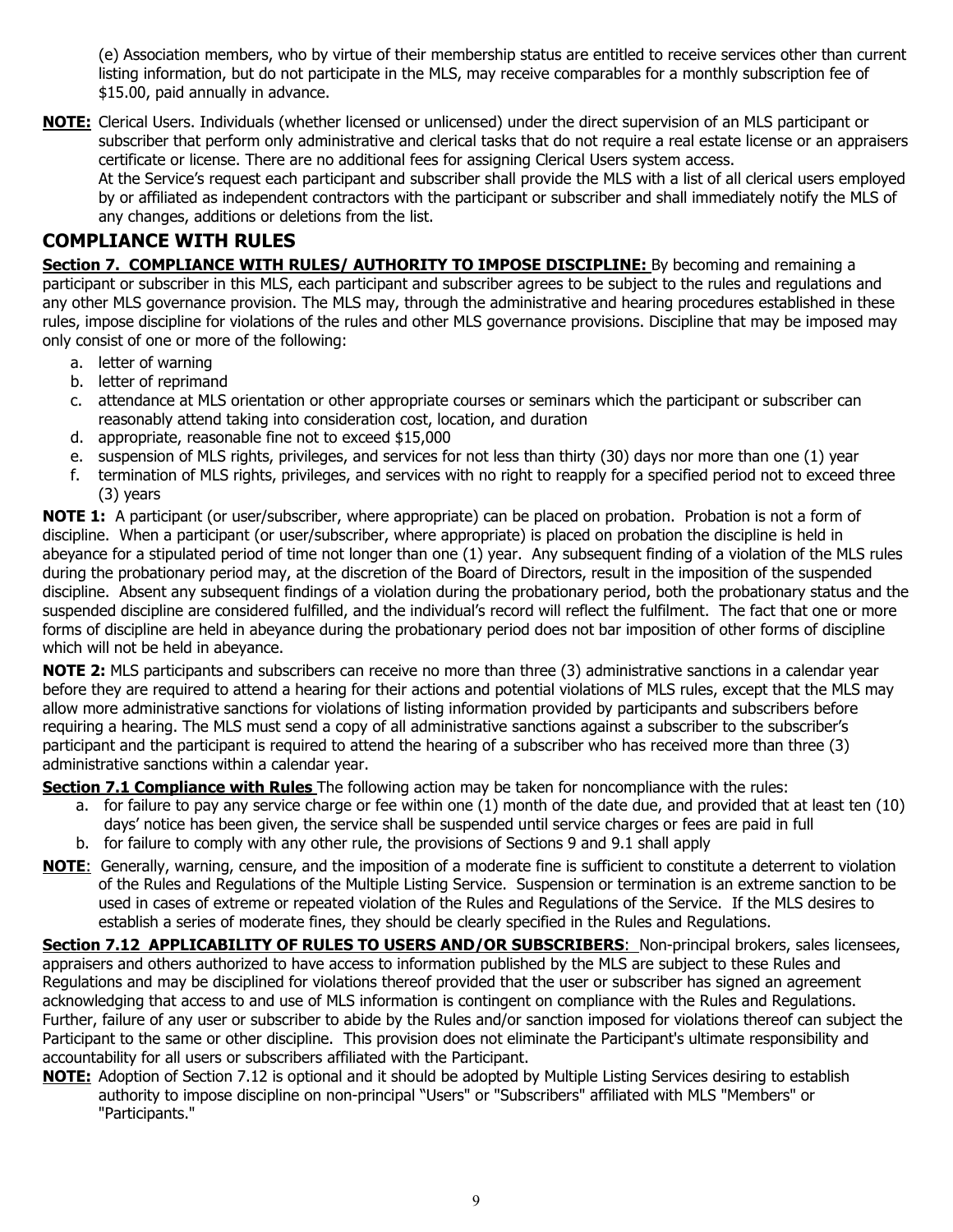## **MEETINGS**

**Section 8—MEETINGS OF MLS COMMITTEE**: The Multiple Listing Service Committee shall meet for the transaction of its business at a time and place to be determined by the Committee or at the call of the Chairperson.

**Section 8.1—MEETINGS OF MLS PARTICIPANTS:** The Committee may call meetings of the Participants in the Service to be known as meetings of the Multiple Listing Service.

**Section 8.2—CONDUCT OF THE MEETINGS:** The Chairperson or Vice Chairperson shall preside at all meetings or, in their absence; a temporary Chairperson from the membership of the Committee shall be named by the Chairperson or, upon his failure to do so, by the Committee.

## **ENFORCEMENT OF RULES OR DISPUTES**

**Section 9. CONSIDERATIONS OF ALLEGED VIOLATIONS:** The Committee shall give consideration to all written complaints having to do with violations of the rules and regulations. By becoming and remaining a participant, each participant agrees to be subject to these rules and regulations, the enforcement of which are at the sole discretion of the Committee (Board of Directors).

When requested by a complainant, the MLS will process a compliant without revealing the complainant's identity. If a complaint is subsequently forwarded to a hearing, and the original complainant does not consent to participating in the process, the MLS will appoint a representative to serve as the complainant.

**Section 9.1 VIOLATIONS OF RULES AND REGULATIONS:** If the alleged offense is a violation of the Rules and Regulations of the Service and does not involve a charge of alleged unethical conduct or request for arbitration, it may be administratively considered and determined by the Multiple Listing Service Committee, and if a violation is determined, the Committee may direct the imposition of sanction, provided the recipient of such sanction may request a hearing before the Professional Standards Committee of the Board in accordance with the Bylaws and Rules and Regulations of the Board of REALTORS® within twenty (20) days following receipt of the directors' decision.

If, rather than conducting an administrative review, the Multiple Listing Service Committee has a procedure established to conduct hearings, the decision of Multiple Listing Service Committee may be appealed to the Board of Directors of the Association of REALTORS® within twenty (20) days of the tribunal's decision being rendered. Alleged violations involving unethical conduct shall be referred to the Professional Standards Committee of the Board of REALTORS® for processing in accordance with the professional standards procedures of the Board. If the charge alleges a refusal to arbitrate, such charge shall be referred directly to the Board of Directors of the Board of REALTORS®.

**Section 9.2 COMPLAINTS OF UNETHICAL CONDUCT**: All other complaints of unethical conduct shall be referred by the Committee to the Secretary of the Association of REALTORS® for appropriate action in accordance with the professional standards procedure established by the Association's Bylaws.

#### **Section 9.3 Complaints of Unauthorized Use of Listing Content**

Any participant who believes another participant has engaged in the unauthorized use or display of listing content, including photographs, images, audio, or video recordings, and virtual tours, shall send notice of such alleged unauthorized use to the MLS. Such notice shall be in writing, specifically identify the allegedly unauthorized content, and be delivered to the MLS not more than sixty (60) days after the alleged misuse was first identified. No participant may pursue action over the alleged unauthorized use and display of listing content in a court of law without first completing the notice and response procedures outlined in this Section 9.3 of the MLS rules.

Upon receiving a notice, the committee (Board of Directors) will send the notice to the participant who is accused of unauthorized use. Within ten (10) days from receipt, the participant must either: 1) remove the allegedly unauthorized content, or 2) provide proof to the committee (Board of Directors) that the use is authorized. Any proof submitted will be considered by the Committee (Board of Directors), and a decision of whether it establishes authority to use the listing content will be made within thirty (30) days.

If the Committee (Board of Directors) determines that the use of the content was unauthorized, the Committee (Board of Directors) may issue a sanction pursuant to Section 7 of the MLS rules, including a request to remove and/or stop the use of the unauthorized content within ten (10) days after transmittal of the decision. If the unauthorized use stems from a violation of the MLS rules, that too will be considered at the time of establishing an appropriate sanction.

If after ten (10) days following transmittal of the Committee's (Board of Director's) determination the alleged violation remains uncured (i.e. the content is not removed or the rules violation remains uncured), then the complaining party may seek action through a court of law.

#### **Section 9.4 MLS RULES VIOLATIONS**

MLS participants may not take legal action against another participant for alleged rules violation(s) unless the complaining participant has first exhausted the remedies provided in these rules.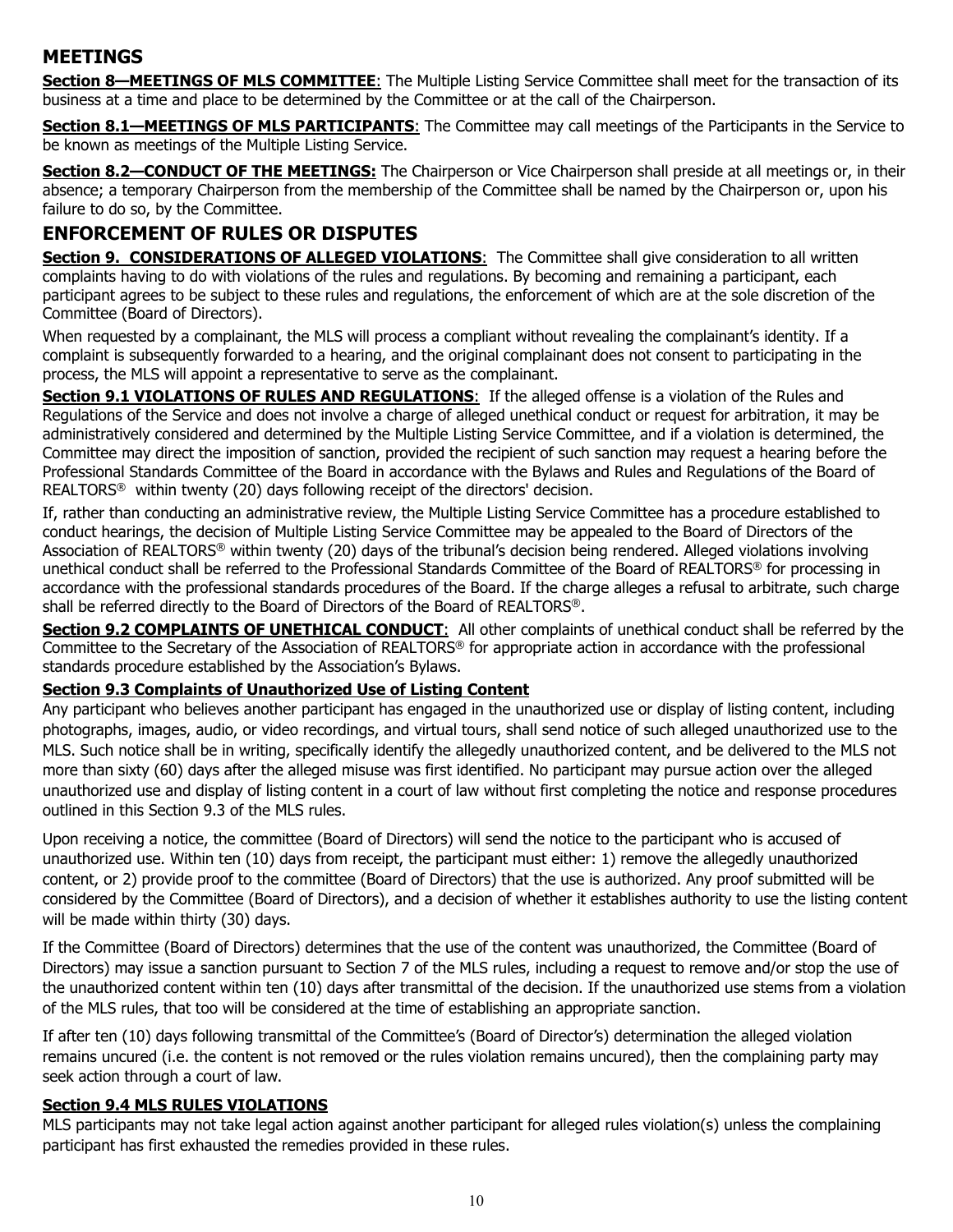## **CONFIDENTIALITY OF MLS INFORMATION**

**Section 10. CONFIDENTIALITY OF MLS INFORMATION:** Any information provided by the Multiple Listing Service to the Participants shall be considered official information of the Service. Such information shall be considered confidential and exclusively for the use of Participants and real estate licensees affiliated with such Participants and those Participants who are licensed or certified by an appropriate state regulatory agency to engage in the appraisal of real property and licensed or certified appraisers affiliated with such Participants.

**Section 10.1 MLS NOT RESPONSIBLE FOR ACCURACY OF INFORMATION:** The information published and disseminated by the Service is communicated verbatim, without change by The Service, as filed with the Service by the Participant. The Service does not verify the information provided and disclaims any responsibility for its accuracy. Each Participant agrees to hold the Service harmless against any liability arising from any inaccuracy or inadequacy of the information such Participant provides.

**Section 10.2 ACCESS TO COMPARABLE AND STATISTICAL INFORMATION: REALTORS<sup>®</sup> who are actively engaged in** real estate brokerage, management, appraising, land development, or building, but who do not participate in the MLS, are nonetheless entitled to receive, by purchase or lease, all information other than current listing information that is generated wholly or in part by the MLS including "comparable" information, "sold" information, and statistical reports. This information is provided for the exclusive use of these members and individuals affiliated with these members who are also engaged in the real estate business and may not be transmitted, retransmitted or provided in any manner to any unauthorized individual, office or firm except as otherwise provided in these Rules and Regulations.

## **OWNERSHIP OF MLS COMPILATIONS AND COPYRIGHTS**

**Section 11** By the act of submitting any property listing content to the MLS, the participant represents that he has been authorized to license and also thereby does license authority for the MLS to include the property listing content in its copyrighted MLS compilation and also in any statistical report on comparables. Listing content includes, but is not limited to, photographs, images, graphics, audio and video recordings, virtual tours, drawings, descriptions, remarks, narratives, pricing information, and other details or information related to listed property.

**NOTE:** The Digital Millennium Copyright Act (DMCA) is a federal copyright law that enhances the penalties for copyright infringement occurring on the Internet. The law provides exemptions or "safe harbors" from copyright infringement liability for online service providers (OSP) that satisfy certain criteria. Courts construe the definition of "online service provider" broadly, which would likely include MLSs as well as participants and subscribers hosting an IDX display.

One safe harbor limits the liability of an OSP that hosts a system, network or website on which Internet users may post usergenerated content. If an OSP complies with the provisions of this DMCA safe harbor, it cannot be liable for copyright infringement if a user posts infringing material on its website. This protects an OSP from incurring significant sums in copyright infringement damages, as statutory damages are as high as \$150,000 per work. For this reason, it is highly recommended that MLSs, participants and subscribers comply with the DMCA safe harbor provisions discussed herein. To qualify for this safe harbor, the OSP must:

1. Designate on its website and register with the Copyright Office an agent to receive takedown requests. The agent could be the MLS, participant, subscriber, or other individual or entity.

2. Develop and post a DMCA-compliant website policy that addresses repeat offenders.

3. Comply with the DMCA takedown procedure. If a copyright owner submits a takedown notice to the OSP, which alleges infringement of its copyright at a certain location, then the OSP must promptly remove allegedly infringing material. The alleged infringer may submit a counter-notice that the OSP must share with the copyright owner. If the copyright owner fails to initiate a copyright lawsuit within ten (10) days, then the OSP may restore the removed material.

- 4. Have no actual knowledge of any complained-of infringing activity.
- 5. Not be aware of facts or circumstances from which complained-of infringing activity is apparent.
- 6. Not receive a financial benefit attributable to complained-of infringing activity when the OSP is capable of controlling such activity.

Full compliance with these DMCA safe harbor criteria will mitigate an OSP's copyright infringement liability. For more information see 17 U.S.C. §512.

**Section 11.1** All right, title, and interest in each copy of every Multiple Listing Compilation created and copyrighted by the Reelfoot Regional Association of REALTORS®, Inc., and in the copyrights therein, shall at all times remain vested in the Reelfoot Regional Association of REALTORS®, Inc.

**Section 11.2** Each Participant shall be entitled to lease from the Reelfoot Regional Association of REALTORS®, Inc. a number of copies of each MLS Compilation sufficient to provide the Participant and each person affiliated as a licensee (including licensed or certified appraisers) with such Participant with one copy of such Compilation. The Participant shall pay, for each such copy, the rental fee set by the Board.\*\*

Participants shall acquire by such lease only the right to use the MLS Compilations in accordance with these rules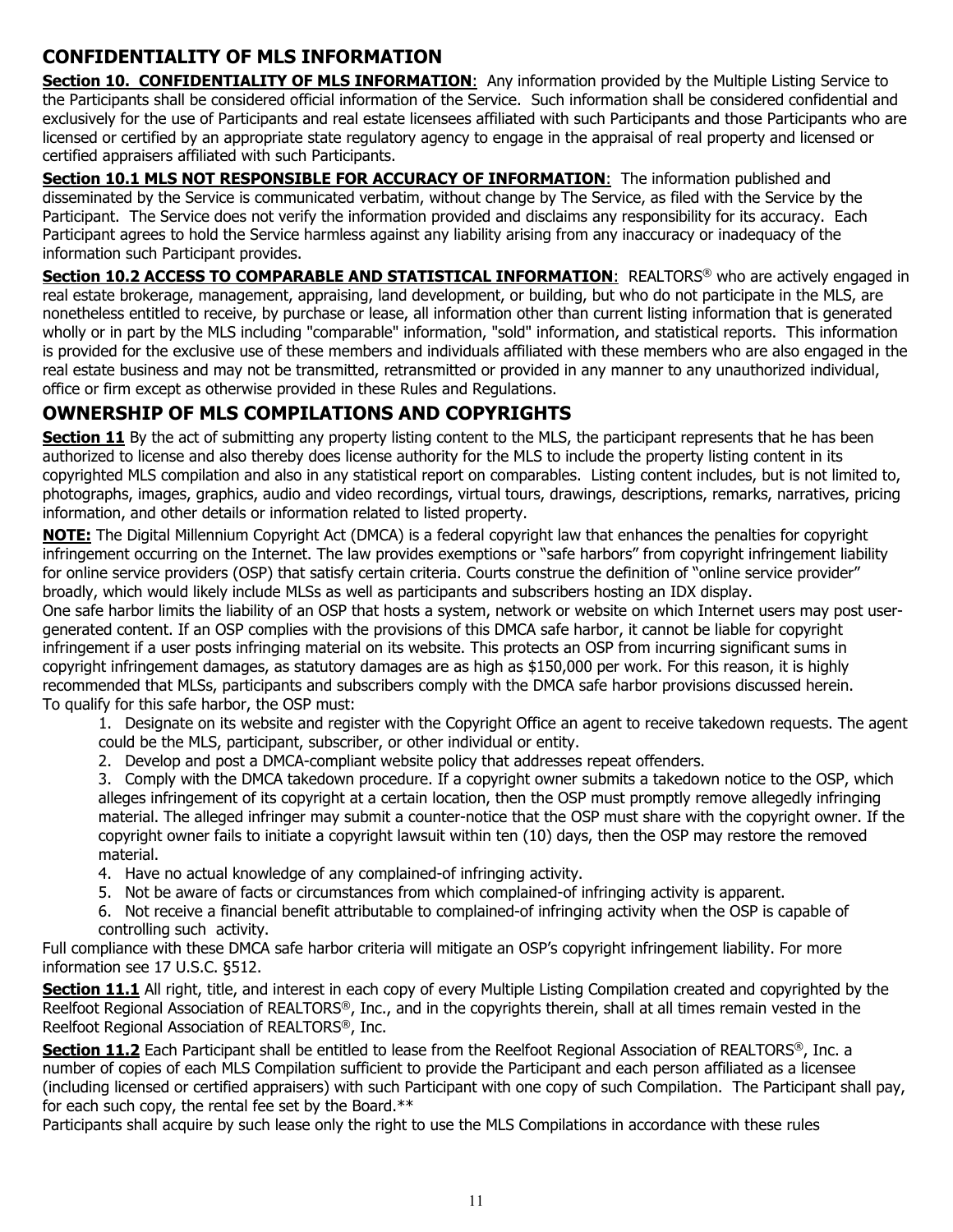## **USE OF COPYRIGHTED MLS COMPILATIONS**

**Section 12. DISTRIBUTION:** Participants shall at all times maintain control over and responsibility for each copy of any MLS compilation leased to them by the Board of REALTORS®, and shall not distribute any such copies to persons other than subscribers who are affiliated with such Participant as licensees, those individuals who are licensed or certified by an appropriate state regulatory agency to engage in the appraisal of real property, and any other subscribers as authorized pursuant to the governing documents of the MLS. Use of information developed by or published by a Board Multiple Listing Service is strictly limited to the activities authorized under a Participant's licensure(s) or certification and unauthorized uses are prohibited. Further, none of the foregoing is intended to convey "Participation", or "Membership" or any right of access to information developed by or published by a Board Multiple Listing Service where access to such information is prohibited by law.

**Section 12.1 DISPLAY**: Participants, and those persons affiliated as licensees with such Participants, shall be permitted to display the MLS Compilation to prospective purchasers only in conjunction with their ordinary business activities of attempting to locate ready, willing, and able buyers for the properties described in said MLS Compilation.

**Section 12.2 REPRODUCTION:** Participants or their affiliated licensees shall not reproduce any MLS Compilation or any portion thereof except in the following limited circumstances:

Participants or their affiliated licensees may reproduce from the MLS Compilation, and distribute to prospective purchasers, a reasonable\* number of single copies of property listing data contained in the MLS Compilation which relate to any properties in which the prospective purchasers are, or may, in the judgment of the Participants or their affiliated licensees, be interested.

Nothing contained herein shall be construed to preclude any participant from utilizing, displaying, distributing, or reproducing property listing sheets or other compilations of data pertaining exclusively to properties currently listed for sale with the Participant.

Any MLS information, whether provided in written or printed form, provided electronically, or provided in any other form or format, is provided for the exclusive use of the Participant and those licensees affiliated with the Participant who are authorized to have access to such information. Such information may not be transmitted, retransmitted or provided in any manner to any unauthorized individual, office or firm.

None of the foregoing shall be construed to prevent any individual legitimately in possession of current listing information, sold information, comparables, or statistical information from utilizing such information to support valuations on particular properties for clients and customers. Any MLS content in data feeds available to participants for real estate brokerage purposes must also be available to participants for valuation purposes, including automated valuations. MLSs must either permit use of existing data feeds, or create a separate data feed, to satisfy this requirement. MLSs may require execution of a third-party license agreement where deemed appropriate by the MLS. MLSs may require participants who will use such data feeds to pay the reasonably estimated costs incurred by the MLS in adding or enhancing its downloading capacity for this purpose. Information deemed confidential may not be used as supporting documentation. Any other use of such information is unauthorized and prohibited by these rules and regulations.

## **USE OF MLS INFORMATION**

**Section 13. LIMIATIONS ON USE OF MLS INFORMATION:** Use of information from the MLS compilation of current listing information, from the Board's "Statistical Report," or from any "sold" or "comparable" report of the Board or MLS for public mass-media advertising by any MLS Participant or in other public representations may not be prohibited.

However, any print or non-print forms of advertising or other forms of public representations based in whole or in part on information supplied by the Board or its MLS must clearly demonstrate the period of time over which such claims are based and must include the following, or substantially similar, notice.

"Based on information from the Board/Association of REALTORS® (alternatively, from the MLS) for the period (date) through (date)."

## **CHANGES IN RULES AND REGULATIONS**

**Section 14. CHANGES IN RULES AND REGULATIONS:** Amendments to the rules and Regulations of the Service shall be by a majority vote of the Members of the Multiple Listing Service Committee, subject to final approval by the Board of Directors of the Reelfoot Regional Association of REALTORS®.

**NOTE**: Some Boards may prefer to change Rules and Regulation by vote of the Participants of the Service subject to approval by the Board of Directors of the Board of REALTORS®.

## **LOCKBOXES**

## **Section 16 LOCK BOXES**

A. The Lock Box Security Requirements of the NATIONAL ASSOCIATION OF REALTORS<sup>®</sup> as from time to time amended, are hereby adopted and made a part of these Rules and Regulations.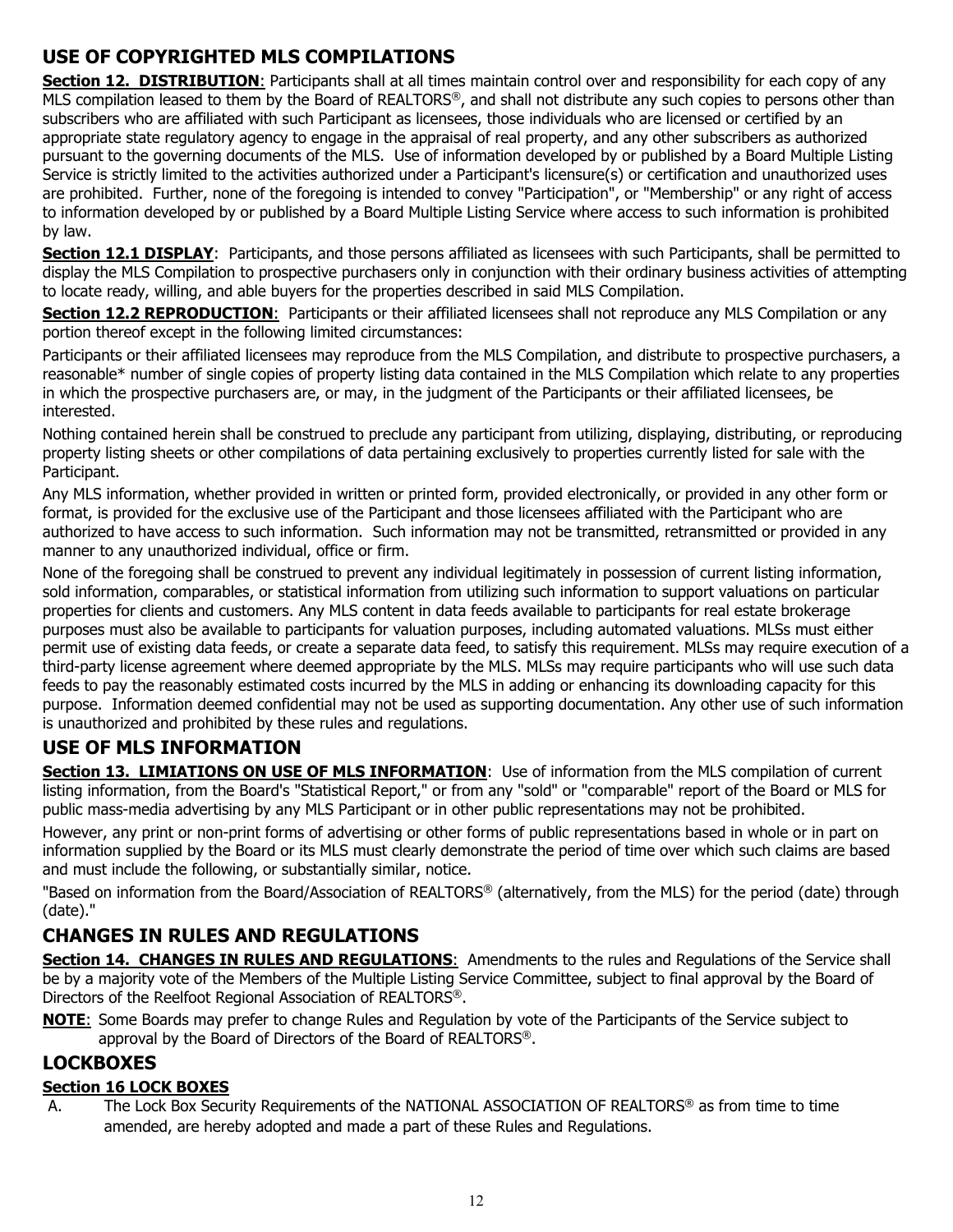#### **Section 16.1 MLS COMMITTEE**

A. The MLS Committee enforces these rules and administers the lockbox system. The committee may make recommendations related to its purpose to the Board of Directors, including but not limited to amending these rules and purchasing new equipment.

#### **Section 16.2 DEFINITIONS**

- A. "Association" means the Reelfoot Regional Association of REALTORS®.
- B. "Keycard holder" means a person issued SentriKEY® access, SMARTCARD® access, or leased application by the Association.
- C. "Lockbox" means a locked container placed on a property into which a key to the property is placed. The term includes those lockboxes that are issued or leased by the Association to persons entitled to the lockbox service
- D. "Lockbox keycard" means a special keycard, program, or other device, which opens a lockbox.
- E. "Participant" means an individual who: (1) is a REALTOR®; (2) is a principal of a firm participating in the lockbox service; (3) voluntarily participates and subscribes to the lockbox service by paying the required fees and complying with these rules; and (4) is responsible to the Association for compliance with these rules for himself and all Subscribers associated with the Participant.
- F. "Principal" means an owner, partner, corporate officer, or branch office manager acting on behalf of a principal.
- G. "Subscriber" means non-principal brokers, salespersons, licensees, and licensed or certified real estate appraisers affiliated with a Participant and who offices at the location the Participant's office or branch office or Affiliate Member (ie. Certified Appraisers, Licensed Home Inspectors or Pest Control Inspectors).

#### **Section 16.3 ELIGIBILITY OF PARTICIPATION**

- A. Participants may hold a lockbox keycard if the Participant signs a lockbox keycard lease agreement with the Association and agrees to abide by these rules, as may be amended from time to time.
- B. Subscribers may hold a lockbox keycard if the Subscriber and the Subscriber's Participant sign a lockbox keycard lease agreement, agree to abide by these rules, as may be amended from time to time, and agree that the Participant is responsible for the Subscriber's compliance with these rules.

#### **Section 16.4 OBLIGATIONS OF PARTICIPANTS AND SUBSCRIBERS**

- A. No person may duplicate or authorize another to duplicate a lockbox keycard.
- B. A Participant and Subscriber may not permit any person, including other Participants and Subscribers, to use a lockbox keycard that the Association issues or assigns to the Participant or Subscriber.
- C. Participants and subscribers shall not place a lockbox on a property without written authority from the seller and occupant, if other than the seller.
- D. If a Subscriber transfers offices from one Participant to the another Participant, and the Subscriber wants to continue lockbox keycard privileges, the Subscriber and new Participant must sign a statement, as the Association may require, that states the new Participant and Subscriber agree to abide by these rules. The Subscriber and new Participant must sign the statement not later than 10 days after the date that the Subscriber becomes affiliated with the new Participant.
- E. The Participant is responsible for all fees and deposits that the Participant or any Subscriber affiliated with the Participant owes to the Association under these rules.
- F. The Association will conduct a quarterly audit of all lockboxes and keycard access. Participants and Subscribers must cooperate with the Association in its completion of the quarterly audit by accounting for lockbox keycard access and lockboxes when requested by the Association and signing a written statement that the lockboxes and keycard access issued to the Participant or Subscribers are in the Participant's or Subscribers possession or control. If a Participant or Subscriber is unable to account for lockbox(s) when requested by the Association, the Association may declare the lockbox lost and the Participant shall be responsible for replacement.
- G. Participants and Subscribers must immediately return to the Association all lockboxes in their possession if the Association determines, in its sole discretion, (1) that such action is necessary to protect the safety or integrity of the lockbox system; (2) that member of the Reelfoot Regional Association has not paid association dues for the current year or that a non-member subscriber has failed to pay applicable fees for the current year.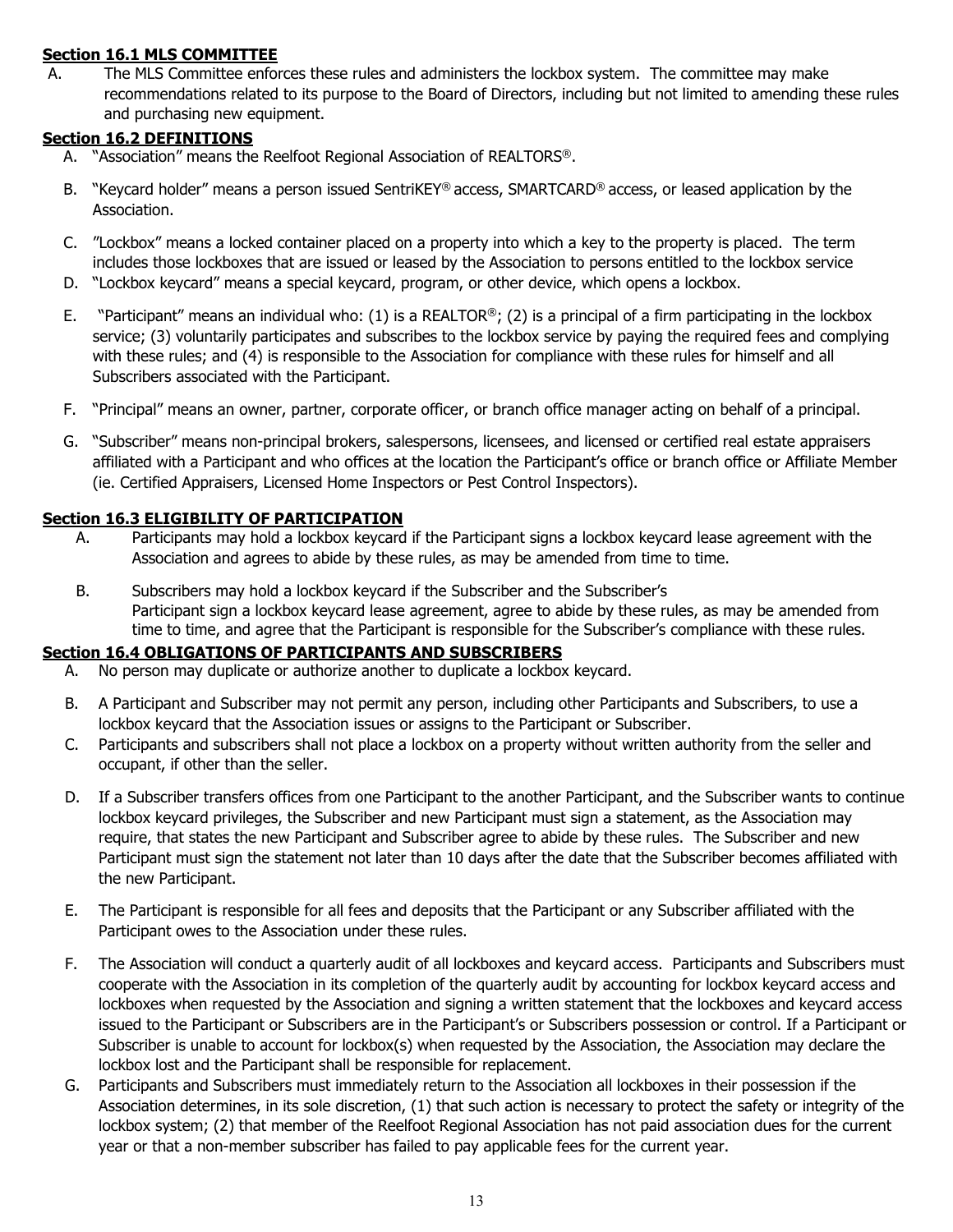- H. Before a Participant or Subscriber may show a property listed by another REALTOR®, the Participant or Subscriber must first contact the listing broker's firm to: (1) notify the listing agent of the approximate time the Participant or Subscriber desires to show the property; (2) ascertain any special instructions; and (3) obtain permission to show the property. Unless otherwise authorized to do so by the listing broker, a Participant or Subscriber may not access another broker's listing without first contacting the listing broker's firm as provided in this provision.
- I. Participants and Subscribers must agree to follow the listing broker's showing instructions which include leaving a business card inside the property if instructed, securing the property and leaving lights, heating and air thermostats as instructed or as set when agent entered property. Participants and subscribers agree to report immediately to listing agent or other authorized person any condition or situation which constitutes a potential hazard and/or needs attention. Participants and subscribers also must agree to report immediately the cancellation of any scheduled showing appointment.

#### **Section 16.5 ISSUANCE PROCEDURES**

- A. Before Keycard access will be issued, a Subscriber affiliated with the Participant shall sign a written agreement with RRAR stipulating the responsibilities and liabilities of both the Subscriber and the Participant. An annual lease fee of \$100 is required to be paid at the time the keycard access is issued or billed to the office. In an agent transfer situation, the agent will retain their original keycard access pursuant to the terms set out in the lease contract.
- B. Before a lock box will be issued, the Participant shall sign a written agreement with RRAR stipulating the responsibilities to maintain a record of the location of each lock box and liabilities should boxes be lost or otherwise unaccounted for. Such liability is established at current cost of lock boxes plus shipping and handling, however, RRAR reserves the right to adjust this amount in accordance with cost adjustments by the supplier. Lock boxes will be available on a lease basis to Participants. Distribution will be in an amount equal to each office's RRAR active and pending residential, commercial/industrial, and multi family plus 20%, with a minimum of two boxes per office. Lock boxes in stock will be issued by written request made by the Participant accompanied by documentation that all boxes currently issued to that office are being used. The documentation must show the serial number and location of each box. Should RRAR Lockbox inventory fall below 10% total lockboxes, the board reserves the right to request the return of lock boxes not in use. The staff reserves the right to limit the number of lock boxes issued, taking into consideration lock boxes already issued to an office, number of active, pending, qualified listings, and availability of lock boxes in stock. RRAR will charge the Participant \$110.00 for each lock box not returned 5 days after an audit. Lock boxes are to be returned clean and in good repair. RRAR may charge a cleaning fee of \$10.00 per lock box if cleaning and shackle code is needed when lock boxes are returned to RRAR office.

#### **Section 16.6 FEES AND SERVICE CHARGES**

- A. Usage Lease Fees: The annual Lockbox Usage Fee shall be \$100.00 and the annual Lockbox Keycard Usage Fee shall be 100.00 for users participating in the Lockbox program. Payment of such fees shall be made on or before the first day of each calendar quarter.
- B. Service Charges: The Participant shall be responsible for all costs incurred in the replacement of any stolen, lost or damaged associated equipment.

#### **Section 16.7 ENFORCEMENT**

- A. The MLS Committee will review any complaint filed against a Participant or Subscriber for a violation of these rules provided that such complaint is in writing and signed. The committee may not initiate a review based on an anonymous complaint unless it has reasonable cause to believe that failure to do so will jeopardize the safety or public confidence of the lockbox system.
- B. If a Participant or a Subscriber affiliated with the Participant fails to timely pay any amount due the Association under these rules, written notice of the delinquency will be sent to the Participant and notify the Participant that the Participant is responsible for all amounts the Participant or any Subscriber affiliated with the Participant owes the Association. An administrative late fee of 10% will be assessed. If the delinquency and any late fee remains unpaid for a period of fifteen (15) days after the committee sends the Participant notice of the delinquency and any late fee, the committee shall terminate the lockbox services to the Participant and all Subscribers affiliated with the Participant. A Participant that disputes an amount owed to the Board may file a request for an appeal to the Board of Directors before the date before which the amount must be paid. In the event of such an appeal, the termination of the lockbox service shall be stayed until the Board of Directors hears the appeal.
- C. If the board of directors determines that a Participant or Subscriber violated these rules, other than for a failure to pay fees under these rules, the board of directors may direct the imposition of a sanction, provided the recipient of such sanction may request a hearing before the Professional Standards Committee of the Association in accordance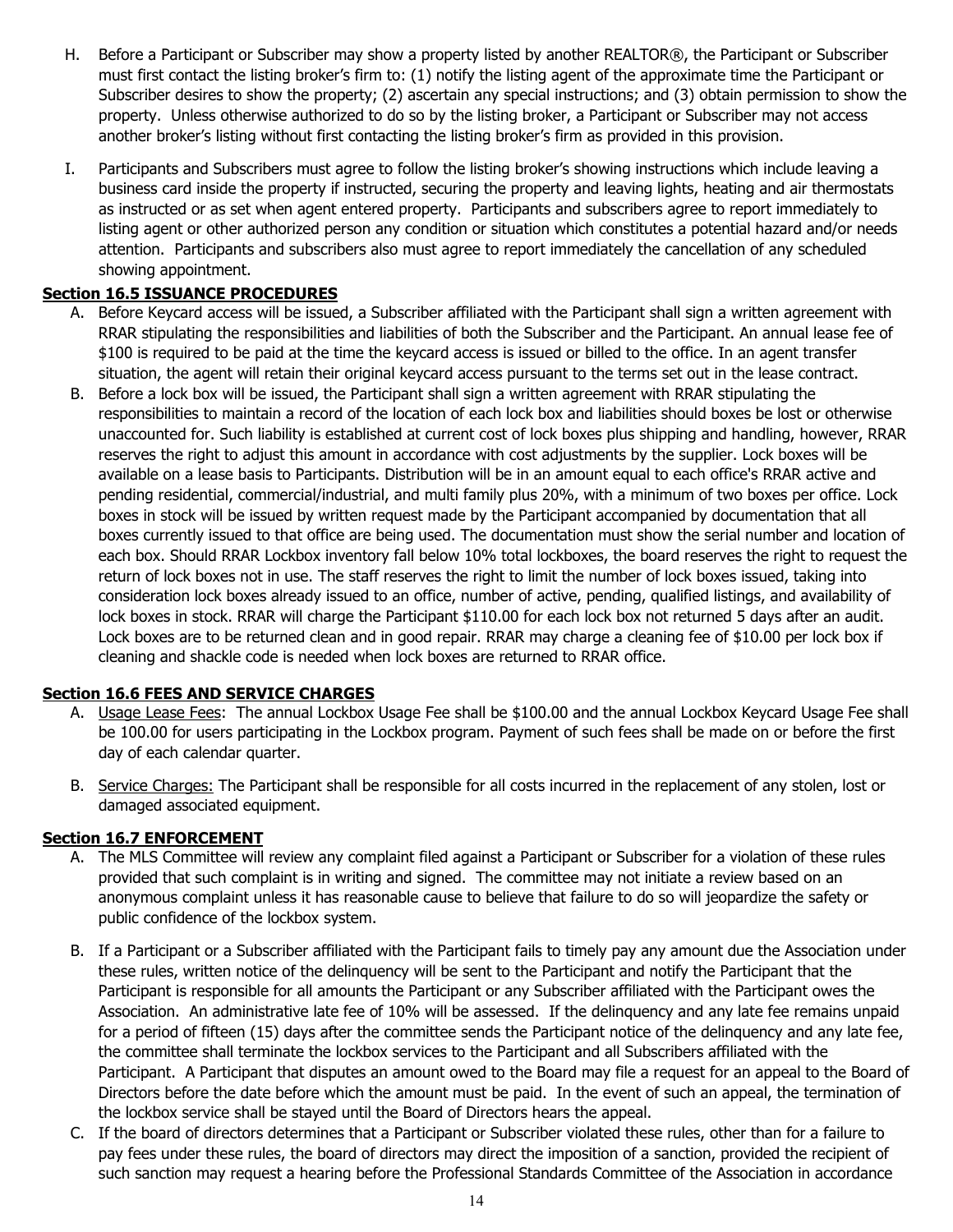with the Association's bylaws within twenty (20) days following receipt of the decision. Sanctions for violations may include: (a) a letter of warning; (b) a reprimand; (c) a fine not to exceed \$250 for each violation; (d) suspension of the Participant's or Subscriber's access to the lockbox service; (e) termination of the Participant's or Subscriber's access to the lockbox service; or (f) a combination of  $(a) - (e)$ .

- D. The board of directors may refuse to lease lockbox keycard access or lockboxes, may terminate existing lockbox services, and may refuse to activate or reactivate any lockbox keycard held by a person who is convicted of a felony or misdemeanor if the crime, in the determination of the board of directors relates to the real estate business or puts clients, customers, or other real estate professionals at risk.
- E. The board of directors may suspend the right of Participants and Subscribers to use lockbox keycard access or lockboxes following their arrest and prior to their conviction for any felony or misdemeanor which, in the determination of the committee, relates to the real estate business or which puts clients, customers, or other real estate professionals at risk.
- F. Factors that the board of directors may consider when making determinations under 6D or 6E include, but are not limited to: (1) the nature and seriousness of the crime; (2) the relationship of the crime to the purposes for limiting lockbox access and services; (3) the extent to which access or continued access might afford opportunities to engage in similar criminal activity; (4) the extent and nature of past criminal activity; (5) time since criminal activity was engaged in; (6) evidence of rehabilitation while incarcerated or following release; and (7) evidence of present fitness.
- G. In the event of an unauthorized entry to a property, the listing agent may file a complaint with RRAR against the cooperating agent. The procedure is as follows:
	- a. First Complaint Fine
		- 1. Complaint must be received by RRAR within fourteen (14) days of the unauthorized lock box entry date in question.
		- 2. Documentation (complaint in writing plus lock box read-out) must be received from the listing agent.<br>3. Letter from board office sent to the showing agent and their Principal Broker.
		- Letter from board office sent to the showing agent and their Principal Broker.
		- 4. Showing agent may choose to respond in person or by letter to the Board of Directors at their next scheduled meeting to request the fine be waived or pay the fine.
		- 5. If the showing agent chooses to respond, the listing agent may also appear in front of the Board of Directors at their next scheduled meeting or may let the documentation provided stand alone.
		- 6. \$50 fine levied in showing agents name on monthly billing statement or fine dismissed. Documentation put in showing agents file.
	- b. Second Complaint Fine
		- 1. Complaint must be received by RRAR within fourteen (14) days of the unauthorized lock box entry date in question.
		- 2. Documentation (complaint in writing plus lock box read-out) must be received from the listing agent.<br>3. Letter from board office sent to the showing agent and their Principal Broker.
		- 3. Letter from board office sent to the showing agent and their Principal Broker.<br>4. Showing agent may choose to respond in person or by letter to the Board of D
		- Showing agent may choose to respond in person or by letter to the Board of Directors at their next scheduled meeting to request the fine be waived or pay the fine.
		- 5. If the showing agent chooses to respond, the listing agent may also appear in front of the Board of Directors at their next scheduled meeting or may let the documentation provided stand alone.
		- 6. \$100 fine levied in showing agents name on monthly billing statement or fine dismissed. Documentation put in showing agents
	- c. Third Complaint Keypad privileges revoked file.
		- 1. Complaint must be received by RRAR within fourteen (14) days of the unauthorized lock box entry date in question.
		- 2. Documentation (complaint in writing plus lock box read-out) must be received from the listing agent.<br>3. Letter from board office sent to the showing agent and their Principal Broker.
		- Letter from board office sent to the showing agent and their Principal Broker.
		- 4. Showing agent may choose to respond in person or by letter to the Board of Directors at their next scheduled meeting to request the revoking of entry keycard privileges be waived or lose entry keycard privileges.
		- 5. If the showing agent chooses to respond, the listing agent may also appear in front of the Board of Directors at their next scheduled meeting or may let the documentation provided stand alone.
		- 6. Entry keycard privileges revoked/user fee forfeited or complaint dismissed. Documentation put in showing agents file.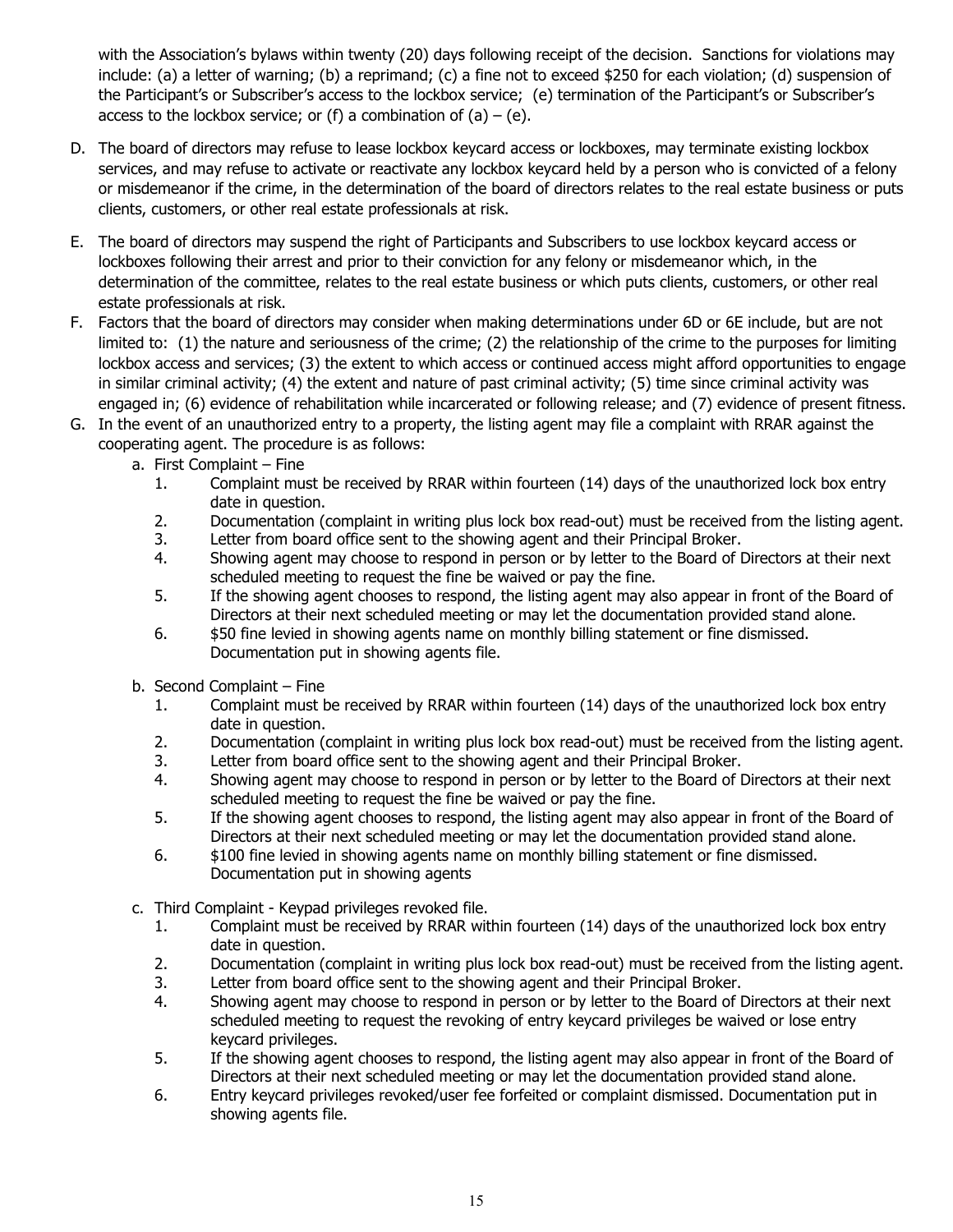## **ORIENTATION**

**Section 17: - ORIENTATION:** Any applicant for MLS participation and any licensee (including licensed or certified appraisers) affiliated with an MLS Participant who has access to and use of MLS-generated information shall complete an orientation program of no more than eight (8) classroom hours devoted to the MLS rules and regulations and computer training related to MLS information entry and retrieval within thirty (30) days after access has been provided.

Participants and subscribers may be required, at the discretion of the MLS, to complete additional training of not more than four (4) classroom hours in any twelve (12) month period when deemed necessary by the MLS to familiarize participants and subscribers with system changes or enhancements and/or changes to MLS rules or policies. Participants and subscribers must be given the opportunity to complete any mandated orientation and additional training remotely.

## **INTERNET DATA EXCHANGE (IDX)**

**Section 18 – IDX Defined:** IDX affords MLS participants ability to authorize limited electronic display and delivery of their listings by other participants via the following authorized mediums under the participant's control: websites, mobile apps, and audio devices. As used throughout these rules, "display" includes "delivery" of such listings.

**Section 18.1 – Authorization:** – Participants' consent for display of their listings by other participants pursuant to these rules and regulations must be established in writing. If a participant withholds consent on a blanket basis to permit the display of that participant's listings, that participant may not download, frame or display the aggregated MLS data of other participants. Even where participants have given blanket authority for other participants to display their listings on IDX sites, such consent may be withdrawn on a listing-by-listing basis where the seller has prohibited all Internet display or other electronic forms of display or distribution.

**Section 18.2 – Participation:** Participation in IDX is available to all MLS Participants who are REALTORS® who are engaged in real estate brokerage and who consent to display of their listings by other Participants.

**Section 18.2.1 –** Participants must notify the MLS of their intention to display IDX information and must give the MLS direct access for purposes of monitoring/ensuring compliance with applicable rules and policies.

**Section 18.2.2** MLS participants may not use IDX-provided listings for any purpose other than display as provided for in these rules. This does not require participants to prevent indexing of IDX listings by recognized search engines.

**Section 18.2.3** Listings, including property addresses, can be included in IDX displays except where a seller has directed their listing brokers to withhold their listing or the listing's property address from all display on the Internet (including, but not limited to, publicly-accessible websites or VOWs).

**Section 18.2.4** Participants may select the listings they choose to display through IDX based only on objective criteria including, but not limited to, factors such as geography or location ("uptown", "downtown", etc.), list price, type of property, (e.g., condominiums, cooperatives, single-family detached, multi-family), type of listing (e.g., exclusive right to sell, exclusive agency, or open listing). Selection of listings displayed through IDX must be independently made by each Participant.

**Section 18.2.5** Participants must refresh all MLS downloads and IDX displays automatically fed by those downloads not less frequently than every 12 hours.

**Section 18.2.6** Except as provided in the IDX policy and these rules, an IDX site or a participant or user operating an IDX site or displaying IDX information as otherwise permitted may not distribute, provide, or make any portion of the MLS database available to any person or entity.

**Section 18.2.7** Any IDX display controlled by a participant must clearly identify the name of the brokerage firm under which they operate in a readily visible color and typeface. For purposes of the IDX policy and these rules, "control" means the ability to add, delete, modify and update information as required by the IDX policy and MLS rules.

#### **Section 18.2.8 -** Any IDX display controlled by a participant or subscriber that

(a) allows third-parties to write comments or reviews about particular listings or displays a hyperlink to such comments or reviews in immediate conjunction with particular listings, or

(b) displays an automated estimate of the market value of the listing (or hyperlink to such estimate) in immediate conjunction with the listing, either or both of those features shall be disabled or discontinued for the seller's listings at the request of the seller. The listing broker or agent shall communicate to the MLS that the seller has elected to have one or both of these features disabled or discontinued on all displays controlled by participants. Except for the foregoing and subject to Section 18.2.9, a participant's IDX display may communicate the participant's professional judgment concerning any listing. Nothing shall prevent an IDX display from notifying its customers that a particular feature has been disabled at the request of the seller.

**Section 18.2.9** - Participants shall maintain a means (e.g., e-mail address, telephone number) to receive comments about the accuracy of any data or information that is added by or on behalf of the participant beyond that supplied by the MLS and that relates to a specific property. Participants shall correct or remove any false data or information relating to a specific property upon receipt of a communication from the listing broker or listing agent for the property explaining why the data or information is false. However, participants shall not be obligated to remove or correct any data or information that simply reflects good faith opinion, advice, or professional judgment.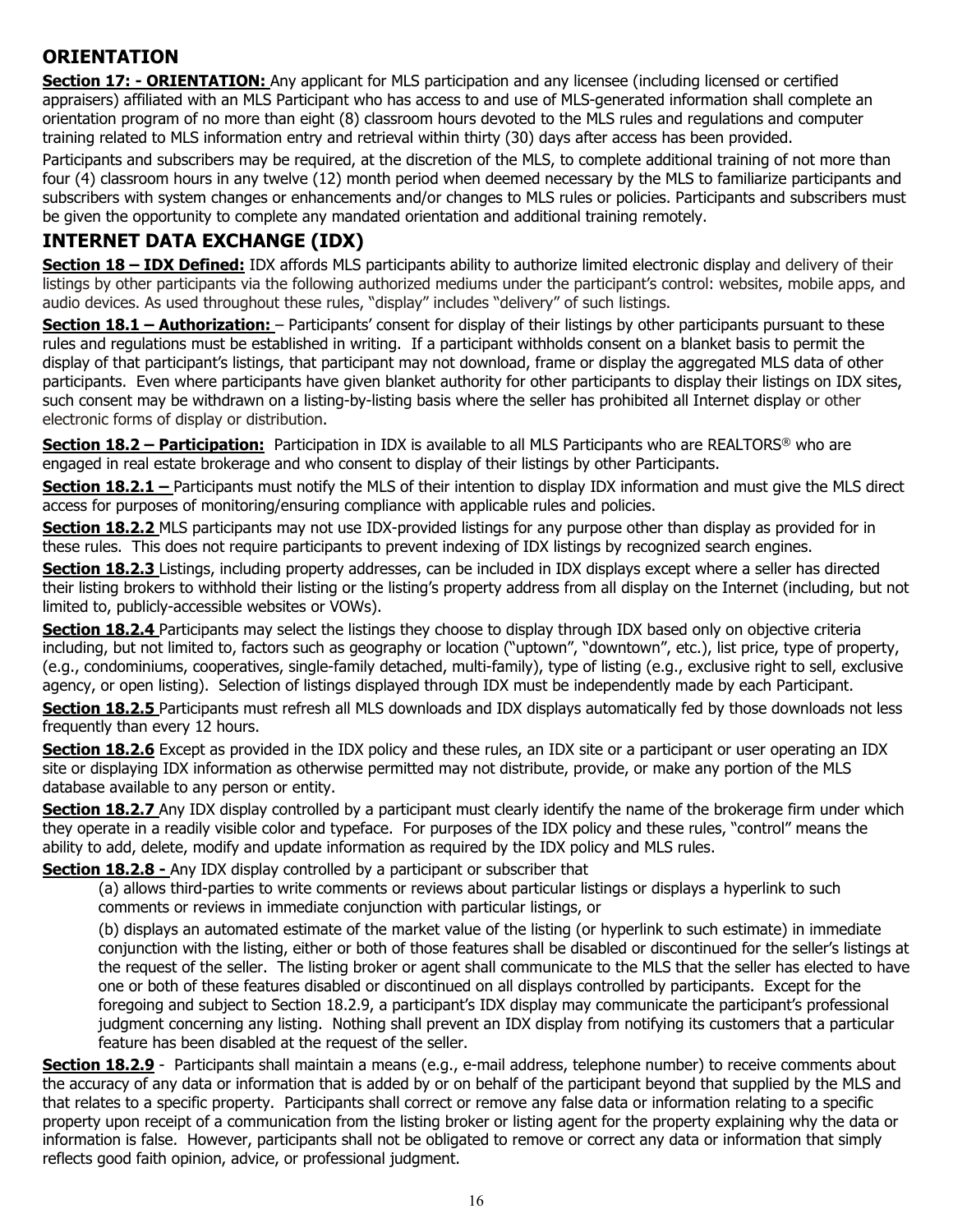**Section 18.2.10 -** An MLS Participant (or where permitted locally, an MLS Subscriber) may co-mingle the listings of other brokers received in an IDX feed with listings available from other MLS IDX feeds, provided all such displays are consistent with the IDX rules, and the MLS Participant (or MLS Subscriber) holds participatory rights in those MLSs. As used in this policy, "co-mingling" means that consumers are able to execute a single property search of multiple IDX data feeds resulting in the display of IDX information from each of the MLSs on a single search results page; and that Participants may display listings from each IDX feed on a single webpage or display.

**Section18.2.11** Participants shall not modify or manipulate information relating to other participants listings. MLS participants may augment their IDX display of MLS data with applicable property information from other sources to appear on the same webpage or display, clearly separated by the data supplied by the MLS. The source(s) of the information must be clearly identified in the immediate proximity to such data. This requirement does not restrict the format of MLS data display or display of fewer than all of the available listings or fewer authorized fields.

**Section 18.2.12** All listings displayed pursuant to IDX shall identify the listing firm and the email or phone number provided by the listing participant in a reasonably prominent location and in a readily visible color and typeface not smaller than the median used in the display of listing data.\*

\* Displays of minimal information (e.g., "thumbnails", text messages, "tweets", etc., of two hundred [200] characters or less) are exempt from this requirement but only when linked directly to a display that includes all required disclosures. For audio delivery of listing content, all required disclosures must be subsequently delivered electronically to the registered consumer performing the property search or linked to through the devices application.

**Section 18.3** – Display: Display of listing information pursuant to IDX is subject to the following rules:

**Section 18.3.1** – Listings displayed pursuant to IDX shall contain only those fields of data designated by the MLS. Display of all other fields (as determined by the MLS) is prohibited. Confidential fields intended only for other MLS participants and users (e.g. showing instructions and property security information, etc.) may not be displayed.

**Section 18.3.1.1** - The type of listing agreement (e.g. exclusive right to sell, exclusive agency, etc.) may not be displayed. **Section 18.3.4** – All listings displayed pursuant to IDX shall identify the listing agent.

**Section 18.3.5** – Non-principal brokers and sales licensees affiliated with IDX Participants may display information available through IDX on their own websites subject to their Participant's consent and control and the requirements of state law and/or regulation.

**Section 18.3.7** – All listings displayed pursuant to IDX shall show the MLS as the source of the information. Displays of minimal information (e.g., "thumbnails", text messages, "tweets", etc., of two hundred [200] characters or less) are exempt from this requirement but only when linked directly to a display that includes all required disclosures.

**Section 18.3.8** – Participants (and their affiliated licensees, if applicable) shall indicate on their websites that IDX information is provided exclusively for consumers' personal, non-commercial use, that it may not be used for any purpose other than to identify prospective properties consumers may be interested in purchasing, and that the data is deemed reliable but is not guaranteed accurate by the MLS. The MLS may, at its discretion, require use of other disclaimers as necessary to protect participants and/or the MLS from liability. Displays of minimal information (e.g., "thumbnails," text messages, "tweets," etc., of two hundred [200] characters or less) are exempt from this requirement but only when linked directly to a display that includes all required disclosures.

**Section 18.3.9** – The data consumers can retrieve or download in response to an inquiry shall be determined by the MLS, but in no instance shall the limit be fewer than five hundred (500) listings or fifty percent (50%) of the listings available for IDX display, whichever is fewer.

**Section 18.3.10** – The right to display other Participants' listings pursuant to IDX shall be limited to a Participant's office(s) holding participatory rights in this MLS.

**Section 18.3.11** – Listings obtained through IDX feeds from REALTOR<sup>®</sup> Association MLSs where the MLS Participant holds participatory rights must be displayed separately from listings obtained from other sources. Listings obtained from other sources (e.g. from other MLSs, non-participating brokers, etc.) must display the source from which each such listing was obtained. Displays of minimal information (e.g., "thumbnails," text messages, "tweets," etc., of two hundred [200] characters or less) are exempt from this requirement but only when linked directly to a display that includes all required disclosures.

**Note:** An MLS Participant (or where permitted locally, an MLS Subscriber) may co-mingle the listings of other brokers received in an IDX feed with listings available from other MLS IDX feeds, provided all such displays are consistent with the IDX rules, and the MLS Participant (or MLS Subscriber) holds participatory rights in those MLSs. As used in this policy, "co-mingling" means that consumers are able to execute a single property search of multiple IDX data feeds resulting in the display of IDX information from each of the MLSs on a single search results page; and that Participants may display listings from each IDX feed on a single webpage or display.

**Section 18.3.12** – Display of coming soon expired and withdrawn is prohibited.

\* **Note:** If "sold" information is publicly accessible, display of "sold" listings may not be prohibited.

**Section 18.3.13** – Display of seller's (s') and/or occupant's (s') name(s), phone number(s), and email address(es) is prohibited.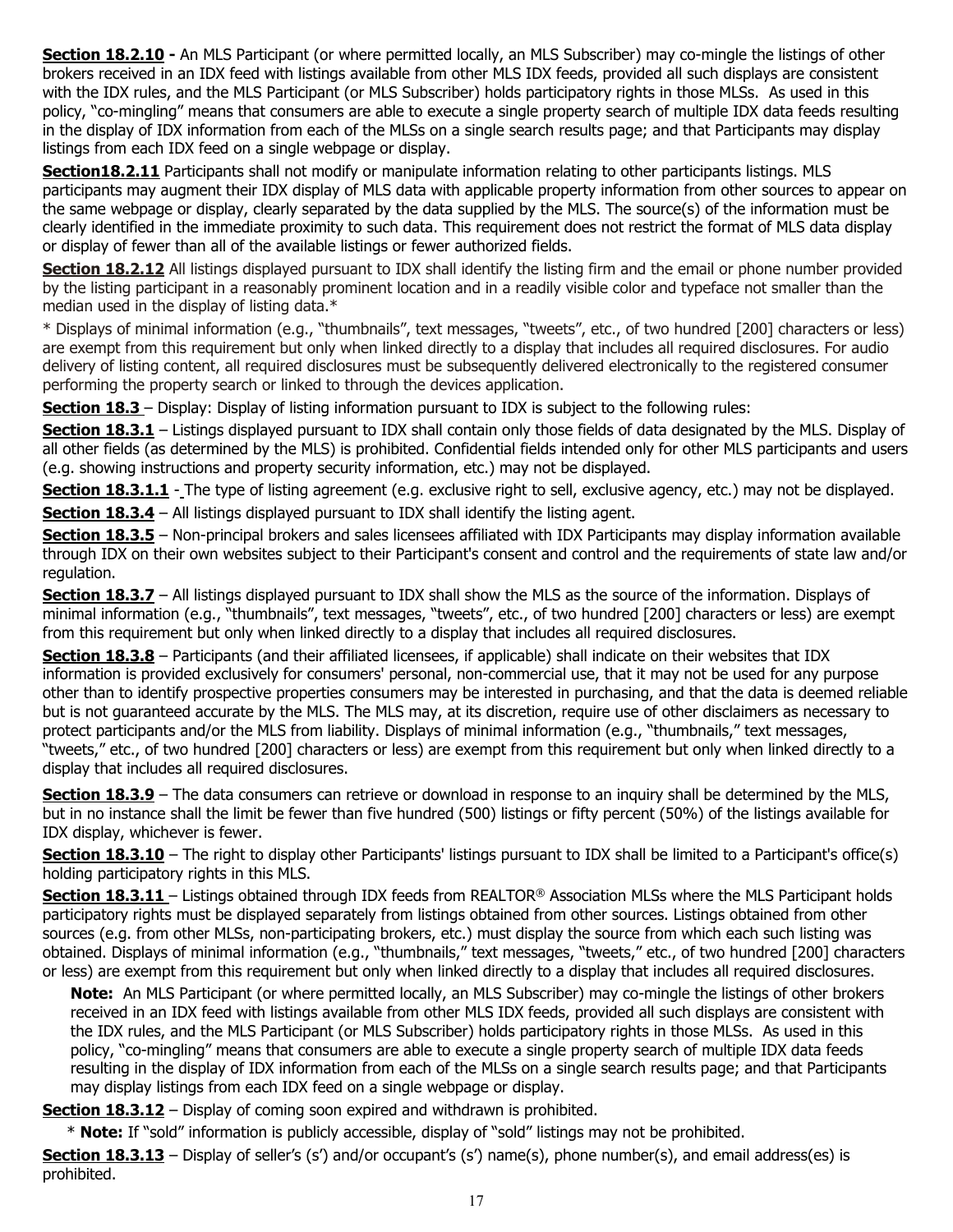**Section 18.4** – Service Fees and Charges: Service fees and charges for participation in IDX shall be as established annually by the Board of Directors.

## **VIRTUAL OFFICE WEBSITE (VOW)**

Section 19.1 (a): A Virtual Office Website ("VOW") is a Participant's Internet website, or a feature of a Participant's website, through which the Participant is capable of providing real estate brokerage services to consumers with whom the Participant has first established a broker-consumer relationship (as defined by state law) where the consumer has the opportunity to search MLS Listing Information, subject to the Participant's oversight, supervision, and accountability. A nonprincipal broker or sales licensee affiliated with a Participant may, with his or her Participant's consent, operate a VOW. Any VOW of a non-principal broker or sales licensee is subject to the Participant's oversight, supervision, and accountability.

(**b)** As used in Section 19 of these Rules, the term "Participant" includes a Participant's affiliated non-principal brokers and sales licensees – except when the term is used in the phrases "Participant's consent" and "Participant's oversight, supervision, and accountability". References to "VOW" and "VOWs" include all VOWs, whether operated by a Participant, by a non-principal broker or sales licensee, or by an Affiliated VOW Partner ("AVP") on behalf of a Participant.

**(c)** "Affiliated VOW Partner" ("AVP") refers to an entity or person designated by a Participant to operate a VOW on behalf of the Participant, subject to the Participant's supervision, accountability and compliance with the VOW Policy. No AVP has independent participation rights in the MLS by virtue of its right to receive information on behalf of a Participant. No AVP has the right to use MLS Listing Information except in connection with operation of a VOW on behalf of one or more Participants. Access by an AVP to MLS Listing Information is derivative of the rights of the Participant on whose behalf the AVP operates a VOW.

**(d)** As used in Section 19 of these Rules, the term "MLS Listing Information" refers to active listing information and sold data provided by Participants to the MLS and aggregated and distributed by the MLS to Participants.

**Section 19.2 (a):** The right of a Participant's VOW to display MLS Listing Information is limited to that supplied by the MLS(s) in which the Participant has participatory rights. However, a Participant with offices participating in different MLSs may operate a master website with links to the VOWs of the other offices.

**(b)** Subject to the provisions of the VOW Policy and these Rules, a Participant's VOW, including any VOW operated on behalf of a Participant by an AVP, may provide other features, information, or functions, e.g. Internet Data Exchange ("IDX"). (c) Except as otherwise provided in the VOW Policy or in these Rules, a Participant need not obtain separate permission from other MLS Participants whose listings will be displayed on the Participant's VOW.

**Section 19.3 (a):** Before permitting any consumer to search for or retrieve any MLS Listing Information on his or her VOW, the Participant must take each of the following steps:

**(i)** The Participant must first establish with that consumer a lawful broker-consumer relationship (as defined by state law), including completion of all actions required by state law in connection with providing real estate brokerage services to clients and customers (hereinafter "Registrants"). Such actions shall include, but are not limited to, satisfying all applicable agency, non-agency, and other disclosure obligations, and execution of any required agreements.

**(ii)** The Participant must obtain the name of, and a valid email address for, each Registrant. The Participant must send an email to the address provided by the Registrant confirming that the Registrant has agreed to the Terms of Use (described in subsection (d) below). The Participant must verify that the email address provided by the Registrant is valid and that the Registrant has agreed to the Terms of Use.

**(iii)** The Participant must require each Registrant to have a user name and a password, the combination of which is different from those of all other registrants on the VOW. The Participant may, at his or her option, supply the user name and password or may allow the Registrant to establish its user name and password. The Participant must also assure that any email address is associated with only one user name and password.

**(b)** The Participant must assure that each Registrant's password expires on a date certain but may provide for renewal of the password. The Participant must at all times maintain a record of the name, email address, user name, and current password of each Registrant. The Participant must keep such records for not less than 180 days after the expiration of the validity of the Registrant's password.

**(c)** If the MLS has reason to believe that a Participant's VOW has caused or permitted a breach in the security of MLS Listing Information or a violation of MLS rules, the Participant shall, upon request of the MLS, provide the name, email address, user name, and current password, of any Registrant suspected of involvement in the breach or violation. The Participant shall also, if requested by the MLS, provide an audit trail of activity by any such Registrant.

**(d)** The Participant shall require each Registrant to review, and affirmatively to express agreement (by mouse click or otherwise) to, a "Terms of Use" provision that provides at least the following:

**i**. That the Registrant acknowledges entering into a lawful consumer-broker relationship with the Participant;

**ii**. That all information obtained by the Registrant from the VOW is intended only for the Registrant's personal, noncommercial use;

**iii.** That the Registrant has a bona fide interest in the purchase, sale, or lease of real estate of the type being offered through the VOW;

**iv.** That the Registrant will not copy, redistribute, or retransmit any of the information provided except in connection with the Registrant's consideration of the purchase or sale of an individual property;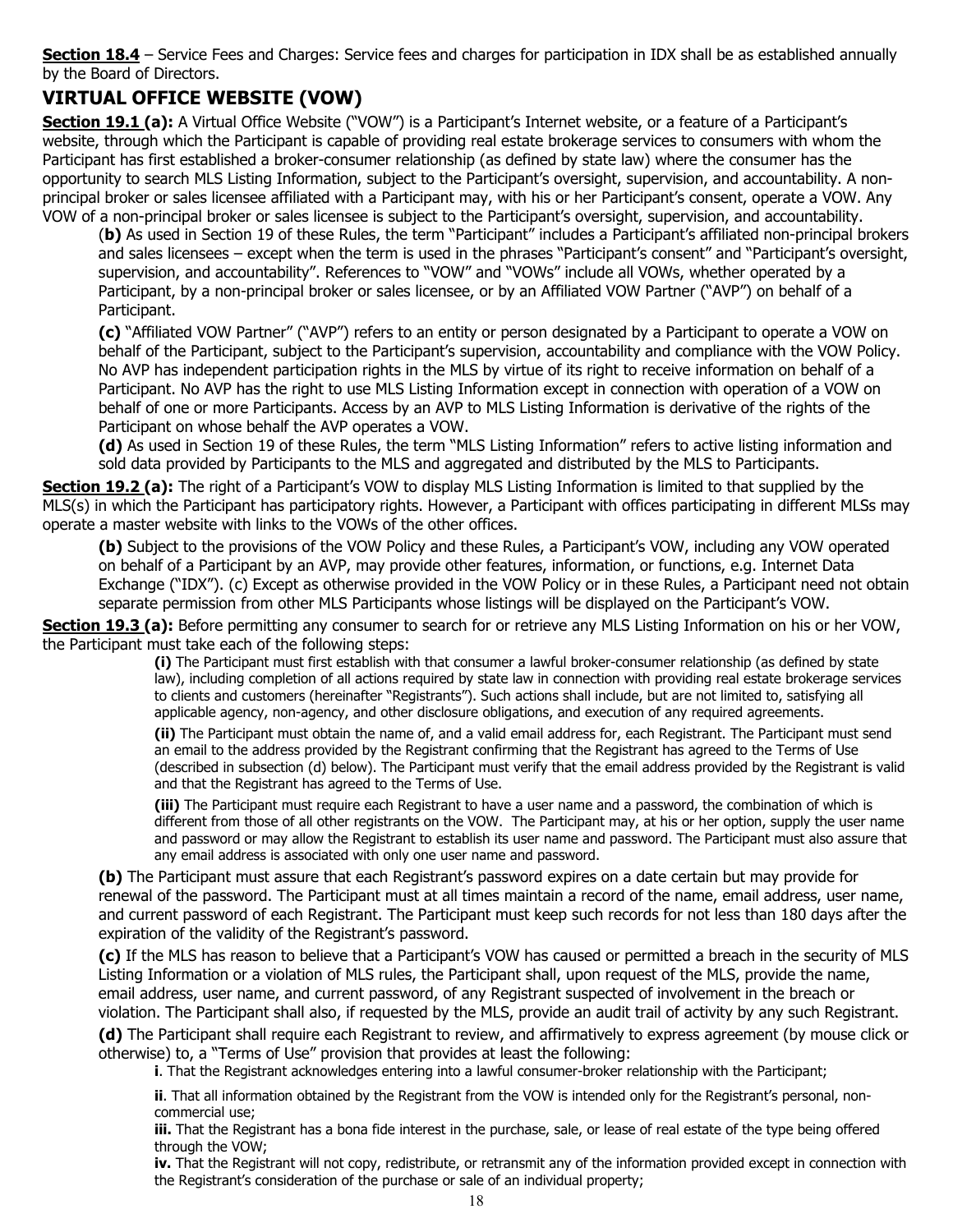**v.** That the Registrant acknowledges the MLS's ownership of, and the validity of the MLS's copyright in, the MLS database.

**(e)** The Terms of Use Agreement may not impose a financial obligation on the Registrant or create any representation agreement between the Registrant and the Participant. Any agreement entered into at any time between the Participant and Registrant imposing a financial obligation on the Registrant or creating representation of the Registrant by the Participant must be established separately from the Terms of Use, must be prominently labeled as such, and may not be accepted solely by mouse click.

**(f)** The Terms of Use Agreement shall also expressly authorize the MLS, and other MLS Participants or their duly authorized representatives, to access the VOW for the purposes of verifying compliance with MLS rules and monitoring display of Participants' listings by the VOW. The Agreement may also include such other provisions as may be agreed to between the Participant and the Registrant.

**Section 19.4:** A Participant's VOW must prominently display an e-mail address, telephone number, or specific identification of another mode of communication (e.g., live chat) by which a consumer can contact the Participant to ask questions, or get more information, about any property displayed on the VOW. The Participant, or a nonprincipal broker or sales licensee licensed with the Participant, must be willing and able to respond knowledgeably to inquiries from Registrants about properties within the market area served by that Participant and displayed on the VOW.

**Section 19.5:** A Participant's VOW must employ reasonable efforts to monitor for, and prevent, misappropriation, "scraping", and other unauthorized use of MLS Listing Information. A Participant's VOW shall utilize appropriate security protection such as firewalls as long as this requirement does not impose security obligations greater than those employed concurrently by the MLS.

(**NOTE:** MLSs may adopt rules requiring Participants to employ specific security measures, provided that any security measure required does not impose obligations greater than those employed by the MLS.)

**Section 19.6 (a):** A Participant's VOW shall not display listings or property addresses of any seller who has affirmatively directed the listing broker to withhold the seller's listing or property address from display on the Internet. The listing broker shall communicate to the MLS that the seller has elected not to permit display of the listing or property address on the Internet. Notwithstanding the foregoing, a Participant who operates a VOW may provide to consumers via other delivery mechanisms, such as email, fax, or otherwise, the listings of sellers who have determined not to have the listing for their property displayed on the Internet.

**(b)** A Participant who lists a property for a seller who has elected not to have the property listing or the property address displayed on the Internet shall cause the seller to execute a document that includes the following (or a substantially similar) provision:

#### Seller Opt-Out Form

1.Please check either Option a or Option b

a.[ ] I have advised my broker or sales agent that I do not want the listed property to be displayed on the Internet.

OR

b.[ ] I have advised my broker or sales agent that I do not want the address of the listed property to be displayed on the Internet.

2. I understand and acknowledge that, if I have selected option a, consumers who conduct searches for listings on the Internet will not see information about the listed property in response to their search.

#### \_\_\_\_\_\_\_\_\_\_\_ initials of seller

**(c)** The Participant shall retain such forms for at least one year from the date they are signed, or one year from the date the listing goes off the market, whichever is greater.

**Section 19.7: (a)** Subject to subsection (b), a Participant's VOW may allow third-parties

**(i)** to write comments or reviews about particular listings or display a hyperlink to such comments or reviews in immediate conjunction with particular listings, or

**(ii)** display an automated estimate of the market value of the listing (or hyperlink to such estimate) in immediate conjunction with the listing

**(b)** Notwithstanding the foregoing, at the request of a seller the Participant shall disable or discontinue either or both of those features described in subsection (a) as to any listing of the seller. The listing broker or agent shall communicate to the MLS that the seller has elected to have one or both of these features disabled or discontinued on all Participants' websites. Subject to the foregoing and to Section 19.8, a Participant's VOW may communicate the Participant's professional judgment concerning any listing. A Participant's VOW may notify its customers that a particular feature has been disabled "at the request of the seller."

**Section 19.8:** A Participant's VOW shall maintain a means (e.g., e-mail address, telephone number) to receive comments from the listing broker about the accuracy of any information that is added by or on behalf of the Participant beyond that supplied by the MLS and that relates to a specific property displayed on the VOW. The Participant shall correct or remove any false information relating to a specific property within 48 hours following receipt of a communication from the listing broker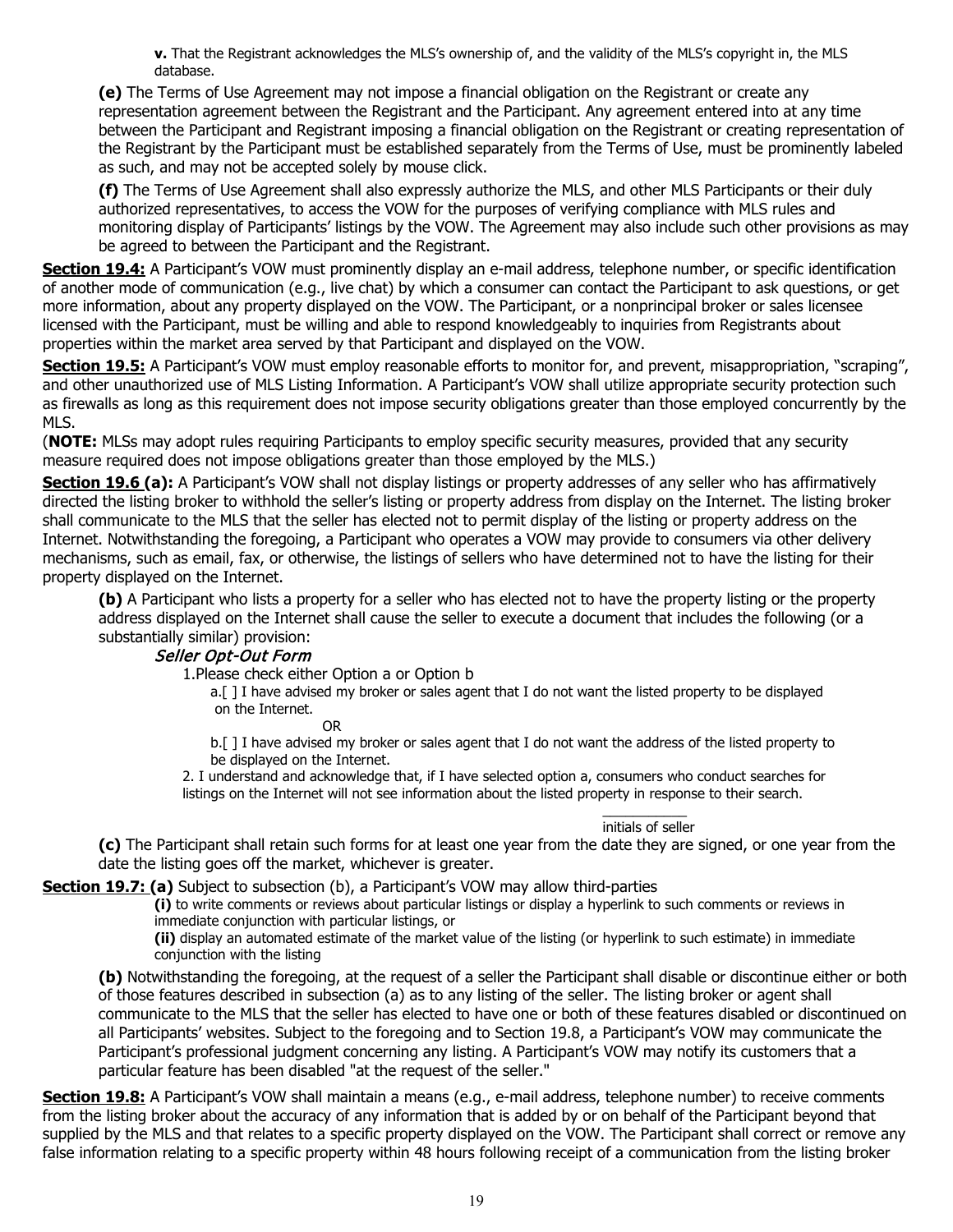explaining why the data or information is false. The Participant shall not, however, be obligated to correct or remove any data or information that simply reflects good faith opinion, advice, or professional judgment.

**Section 19.9:** A Participant shall cause the MLS Listing Information available on its VOW to be refreshed at least once every three (3) days.

**Section 19.10:** Except as provided in these rules, the NATIONAL ASSOCIATION OF REALTORS<sup>®</sup> VOW Policy, or any other applicable MLS rules or policies, no Participant shall distribute, provide, or make accessible any portion of the MLS Listing Information to any person or entity.

**Section 19.11:** A Participant's VOW must display the Participant's privacy policy informing Registrants of all of the ways in which information that they provide may be used.

**Section 19.12:** A Participant's VOW may exclude listings from display based only on objective criteria, including, but not limited to, factors such as geography, list price, or type of property.

**Section 19.13:** A Participant who intends to operate a VOW to display MLS Listing Information must notify the MLS of its intention to establish a VOW and must make the VOW readily accessible to the MLS and to all MLS Participants for purposes of verifying compliance with these Rules, the VOW Policy, and any other applicable MLS rules or policies.

**Section 19.14:** A Participant may operate more than one VOW himself or herself or through an AVP. A Participant who operates his or her own VOW may contract with an AVP to have the AVP operate other VOWs on his or her behalf. However, any VOW operated on behalf of a Participant by an AVP is subject to the supervision and accountability of the Participant.

**Section 19.15** A Participant shall cause any listing that is displayed on his or her VOW to identify the name of the listing firm, the listing broker or agent, and the email or phone number provided by the listing participant in a readily visible color, in a reasonably prominent location, and in a typeface not smaller than the median used in the display of listing data.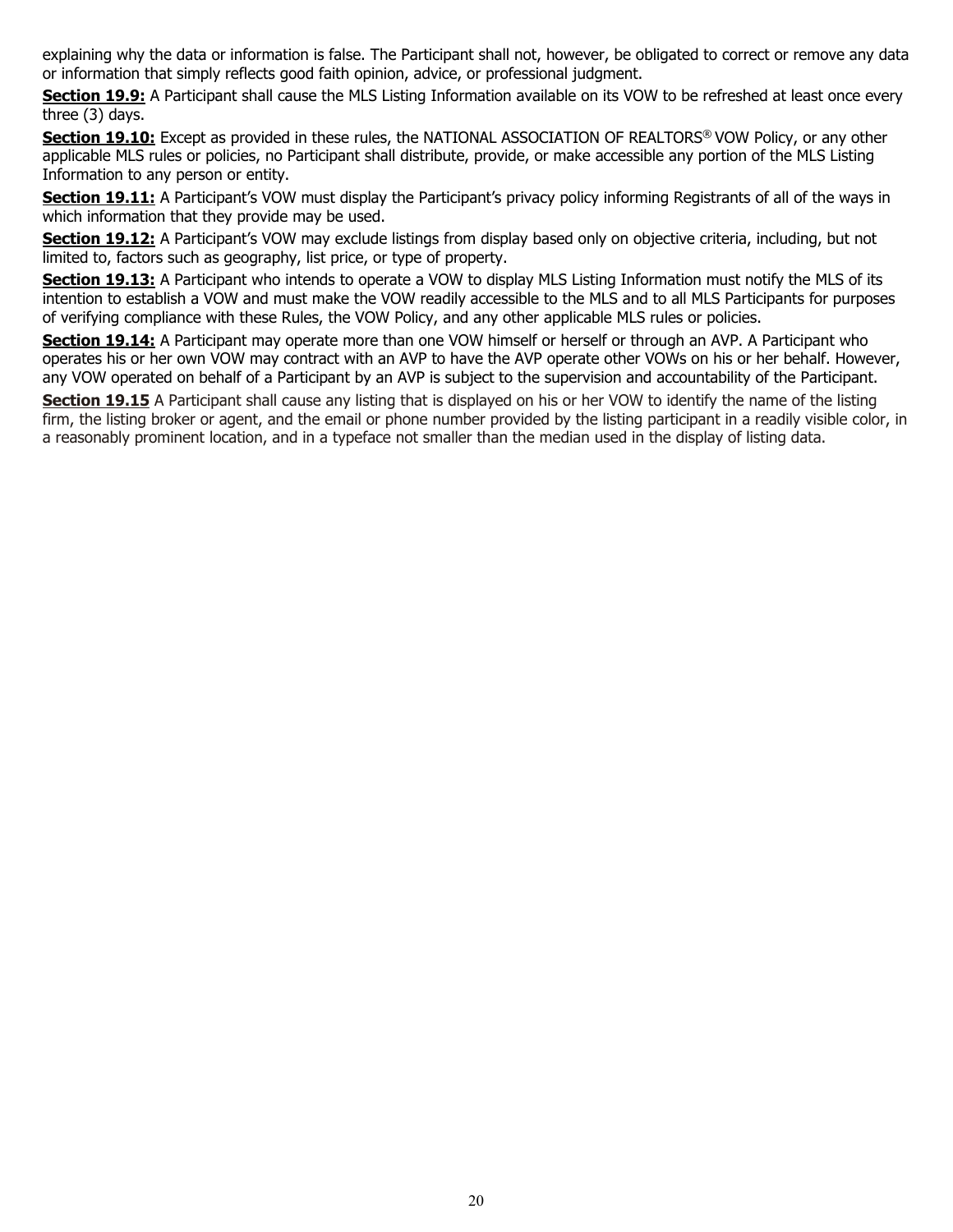#### **Revisions:**

October, 1987- SECTION 6 (b)<br>October 1989 - SECTION 6 (b) October 1989 - SECTION 6 (b)<br>April, 1992 - SECTIONS 1, 1.3, 1.7, 1.13, 1.14, 1.15, 2.1, 2.3, 2.4, 2.5, 2.6, 5, 5.1, 5.2, 5.3, 6, 7.1, 9.1, 9.2, 10, 11, 11.2, 12, 12.2, 13<br>March 1995 - SECTION 12.2 April 1996 - SECTIONS 5 April 1998 - SECTIONS 1.5, 4.2, 5, 5 note 1, 5.3, 9.1 April 1999 – SECTIONS 5, 5 note 4, 9, 9.1 September 1999 – Preface, SECTIONS 1, 1 note 1, 1.4, 1.5, 1.10, 2.5, 2.6, 2.8, 6, 6.d, 6.e, 6.f October, 1999 – SECTIONS 1.2, 6.d, 6.e, 6.f, 6.g<br>January 2002 – SECTIONS 1, 1.10, 1.12, 1.13, 2.5 note, 5.3, 15, 15.1, 15.2, 15.3, 15.4, 15.5, 15.6, 15.7, 15.8, 15.9, 15.10, 15.11, 15.12, 15.13, 15.14, 15.15, 15.16 September, 2002 – SECTIONS 16, 16.1, 16.2, 16.3, 16.4, 16.5, 16.6, 16.7, 16.8, 16.9, 16.10<br>April 2003 – SECTIONS 8, 8.1, 8.2, 9, 9.1, 14<br>June 2003 - SECTION 6 August 2003 – SECTIONS 15.1, 15.5 September 2003 – SECTION 15.1; SECTION 19 September 2005 – SECTION 1.2; SECTION12.2 October 2005 – SECTION 19 VOW, Deleted January 2006 – SECTION 15, IDX Deleted; SECTION 2.2; SECTION 5, NOTE 5; SECTION 10.2; SECTION 17; SECTION 18 IDX<br>August 2006 – SECTION 2.2; SECTION 12.2; Section 18.3.1 September 2006 – SECTION 12.2, SECTION 4.4, January 2007 – SECTION 1.10; SECTION 11; SECTION 18.2.4 SECTION 18.3.6; SECTIONS 18.3.6-18.3.12 February 2007 – SECTION 11, amended January 2008 - Section 2.5, New Section 4.4, Renumbered Section 4.5, Section 7, 7.1, 7.2 September 2008 – SECTION 16 – December 2008 – SECTION 19 –<br>February 2009 – SECTION 2.5 amended, SECTION 5 NOTE4, amended; NOTE 6 adopted; SECTION 5.0.1, Adopted<br>March 2009 – SECTION 1.4.1, Adopted; SECTION 4.1.1, Adopted<br>January 2010 – SECTION 16.6, a renumbered; SECTION 18.3.9 amended; SECTION 18.3.10, 18.3.11, 19.3.12, 19.3.13 renumbered September 2010 SECTION 4.1.2 Adopted February 2011 – SECTION 5, Amended; SECTION 5.0.1, Adopted; SETION 18.2.10 Adopted January 2012 - SECTION 2.5 Amended; SECTION 18.2.10 Deleted November 2012 – SECTION 1.8 Amended January 2013 – SECTION 5 Note 7 Adopted; SECTION 6 Amended; SECTION 18, 18.1, 18.2, 18.2.1, 18.2.2, 18.2.3, 18.2.5, 18.2.6, 18.2.7, 18.2.8, 18.2.9 February 2013 – SECTION 4.5 Amended; SECTION 6 NOTE December 2013 – SECTION 16.5B Amended January 2015 - SECTION 7 e, f, g, NOTE Revised; SECTION 12.2 Amended; SECTION 18.2.5 Amended; SECTION 18.3.10 Adopted; SECTION 18.3.11 Amended NOTE Adopted; SECTION 18.3.12 Amended, NOTE Adopted March 2015 – SECTION 1.2 Amended; SECTION 1.10 Amended, APPENDIX A – Schedule of Fine Adopted Effective May 1, 2015 May 2015 – SECTION 1 Amended; SECTION 1.4 Amended; SECTION 2.6 Amended; SECTION 2.8 Amended; SECTION 4.1.2 Amended. June 2015 – SECTION 16.6 b., Amended.<br>January 2016 – SECTION 11 NOTE Adopted; SECTION 18.2.11 Adopted; SECTION 18.3.2 Deleted; SECTION 18.3.12 Amended; 2016 MLS Rules and Regs ADOPTED<br>January 2017 – SECTION 11 Amended January 2018 - SECTION 1.12, Amended; SECTION 6, Amended; SECTION 17, Amended; SECTION 18, Amended; SECTION 18.1, Amended; SECTION 18.2.3, Amended; SECTION 18.2.4, Amended; SECTION 18.2.12, Amended; SECTION 18.3.3, Moved to 18.2.12; 2018 MLS Rules and Regulations ADOPTED February 2018 - SECTION 16.5, b. Amended March 2018 -Section 2.9, Amended; Section 16 LOCK BOXES, A., Amended; Section 18.3.8, Amended January 2019 - Section 2.3, Amended; Section 6, Amended; Section 9, Amended; Section 9.3 Adopted; Section 9.4 Adopted; Section 11, Amended November 2019 - Section 4.6 January 2020 - Section 1.01, Section 1.3,Section 1.3.1, Section 1.3.2, Section 2.3, Section, 4.1.2, Section 16.5, Section 18.3.12, APPENDIX A February 2020 - Section 16.5.B January 2021 - Section 1.2.0; Section 7, NOTE 2; Section 9 May 2021 - Section 16.5 Amended July 2021 - Section 16.2B;, Section 16.3 A,B; Section 16.4 C, D, F, G; Section 16.5A; Section 16.6 A, B; Section 16.7 D, E; January 2022 – Section 1.17; Section 4.7; Section 5.4; Section 18.24; Section 18.2.12; Section 18.3.1; Section 19.12; Section 19.15